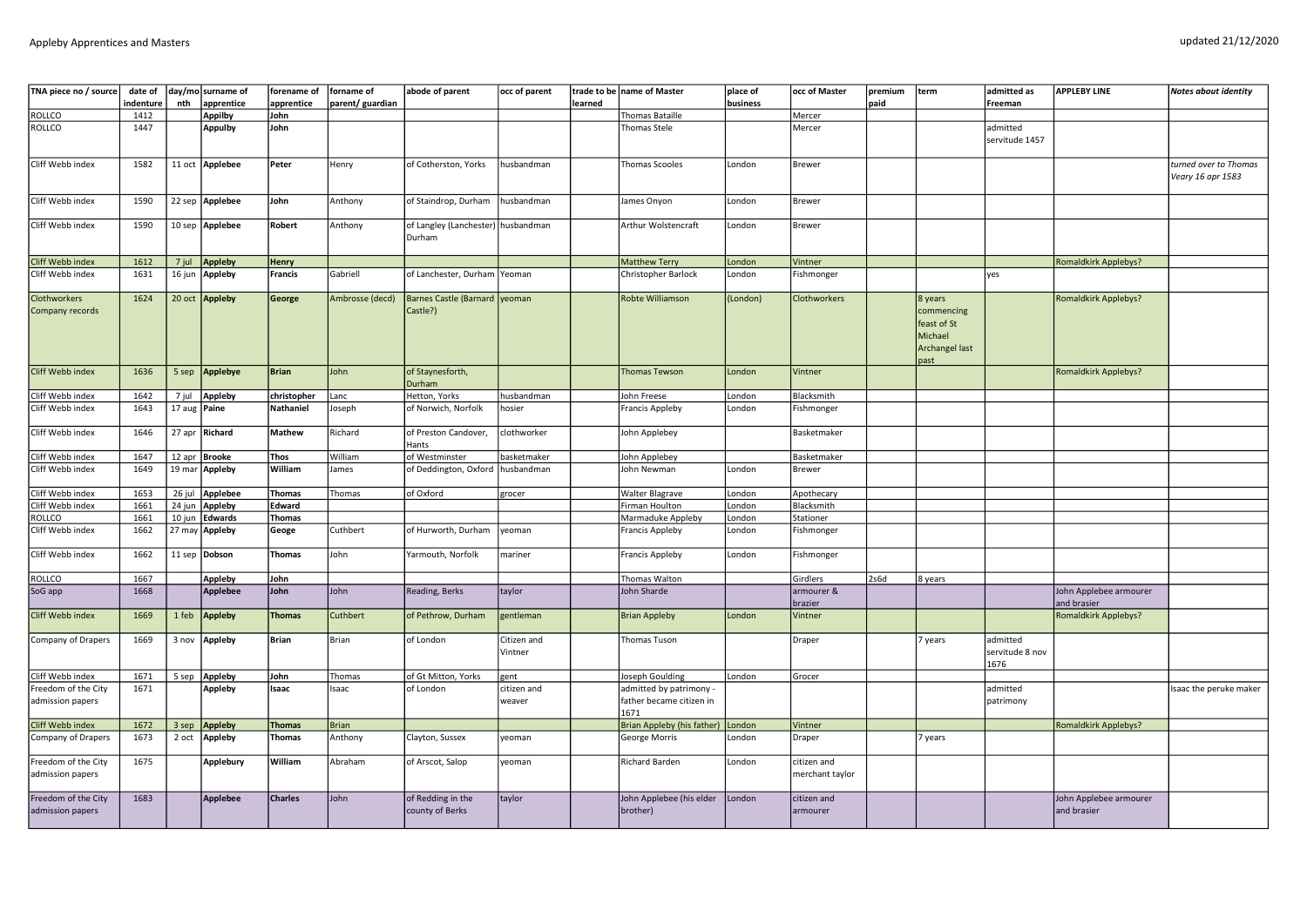| Freedom of the City<br>admission papers | 1687 |        | Ayleward        | William       | William     | of St Peters St Albans,<br>Herts                  | veoman          | John Applebee                                                | London                | citizen and<br>armourer      |           |                        | John Applebee armourer<br>and brasier |                                                                                                                        |
|-----------------------------------------|------|--------|-----------------|---------------|-------------|---------------------------------------------------|-----------------|--------------------------------------------------------------|-----------------------|------------------------------|-----------|------------------------|---------------------------------------|------------------------------------------------------------------------------------------------------------------------|
| Freedom of the City<br>admission papers | 1689 |        | <b>Appleby</b>  | <b>Samuel</b> | Wm          | of Tedbury,<br>Staffordshire                      | yeoman (decd)   | <b>John Appleby</b>                                          | London                | citizen and<br>haberdasher   |           |                        | <b>Samuel Applebee</b><br>pipemaker?  |                                                                                                                        |
| Freedom of the City<br>admission papers | 1692 |        | Randall         | <b>Henry</b>  | Henry       | City of Bath, Somerset                            | coatchman (sic) | <b>Charles Applebee</b>                                      | London                | citizen and<br>armourer      |           |                        | John Applebee armourer<br>and brasier |                                                                                                                        |
| Freedom of the City<br>admission papers | 1692 |        | Appleby         | Gabriell      | Francis     | late of Langdale,<br>Durham                       | yeoman (decd)   | John Brookeman                                               | London                | citizen and joyner           |           |                        |                                       | TNA has papers relating<br>to Gabriel Appleby (of St<br>Lawrence Jewry, joiner)<br>re construction of new<br>churches. |
| Freedom of the City<br>admission papers | 1693 |        | Applebee        | Edward        | William     | of Oxford                                         | Tallow chandler | <b>William Clarks</b>                                        | London                | citizen and joiner           |           |                        |                                       |                                                                                                                        |
| Cliff Webb index                        | 1696 | 26 mar | Applebury       | John          | Thomas      |                                                   |                 | Thomas Applebury<br>(father)                                 | London                | <b>Brewer</b>                |           |                        |                                       |                                                                                                                        |
| Freedom of the City<br>admission papers | 1700 |        | Attwood         | <b>Savage</b> | William     | of Pauntley, Gloucs                               | farmer          | John Applebee                                                | London                | citizen and<br>armourer      |           |                        | John Applebee armourer<br>and brasier |                                                                                                                        |
| Freedom of the City<br>admission papers | 1703 |        | 23 mar Applebey | John          | John        | of St James<br>Clerkenwell                        | taylor (decd)   | George Burroughs                                             | London                | citizen and<br>blacksmith    |           |                        |                                       |                                                                                                                        |
| Freedom of the City<br>admission papers | 1704 |        | Appleby         | William       |             |                                                   |                 | admitted by redemption                                       |                       | company of<br>drapers        |           |                        |                                       |                                                                                                                        |
| Company of Drapers                      | 1704 |        | <b>Appleby</b>  | William       |             |                                                   |                 | admitted by Redemption                                       |                       | Draper                       |           | 12 apr by<br>edemption |                                       |                                                                                                                        |
| Freedom of the City<br>admission papers | 1705 |        | Applebee        | John          | John        | of St Thomas, city of<br>Oxford                   | woodmonger      | George Croome                                                | London                | citizen and<br>leatherseller |           |                        |                                       |                                                                                                                        |
| Freedom of the City<br>admission papers | 1705 |        | Appleby         | Joshua        | William     | late of Sunderland,<br>Durham                     | shoemaker       | Daniel Quare                                                 | London                | citizen and<br>clockmaker    |           |                        |                                       |                                                                                                                        |
| Freedom of the City<br>admission papers | 1706 |        | <b>Draper</b>   | Michaell      | Gabriell    | late of Maiden, Wilts soapeboyler                 | (decd)          | John Applebee                                                | London                | citizen and<br>haberdasher   |           |                        |                                       |                                                                                                                        |
| Freedom of the City<br>admission papers | 1708 |        | <b>Booth</b>    | Francis       | William     | of Stanton in Gloucs                              | yeoman          | Gabriel Applebee                                             | London                | citizen and joiner           |           |                        |                                       |                                                                                                                        |
| 47/118                                  | 1711 |        | Appleby         | Ric           | Wm          | Gosport Hants                                     | salesman        | Nathan Hill                                                  | HM ship<br>'Plymouth' | master surg                  | £21.10.00 |                        |                                       |                                                                                                                        |
| SoG app                                 | 1711 |        | Fitt            | John          | John        | Gt Yarmouth                                       | shipwright      | Thomas APPLEBY of Gt<br>Yarmouth, barber and<br>periwigmaker |                       |                              |           |                        |                                       |                                                                                                                        |
| SoG app                                 | 1712 |        | Green           | James         | John (decd) | yeoman                                            |                 | William APLPLEBEE of<br>Oxford, chandler                     |                       |                              |           |                        |                                       |                                                                                                                        |
| Freedom of the City<br>admission papers | 1712 |        | Courtney        | Robert        | Peter       | of Isle of Wight in the<br>county of Southson (?) | marriner        | Gabriel Applebee                                             | London                | citizen and joyner           |           |                        |                                       |                                                                                                                        |
| 45/113                                  | 1713 |        | Applebee        | Lance         | Jn          | Hetten le hole Durh                               |                 | Cuth Patteson                                                | Hetten le Hole        | weav                         | £4.10.00  |                        |                                       |                                                                                                                        |
| SoG app                                 | 1713 |        | <b>Boulton</b>  | Mary          |             |                                                   |                 | Elizabeth APPLEBY of St<br>Giles in the Fields               |                       |                              |           |                        |                                       |                                                                                                                        |
| SoG app                                 | 1713 |        | Catheral        | Alice         |             |                                                   |                 | <b>Elizabeth APPLEBY</b>                                     |                       |                              |           |                        |                                       |                                                                                                                        |
| Cliff Webb index                        | 1713 | 5 may  | Appleby         | <b>Henry</b>  | henry       | of Osmotherley, Yorks Farmer                      |                 | <b>Matthew Goodred</b>                                       | London                | Dyer                         |           |                        |                                       |                                                                                                                        |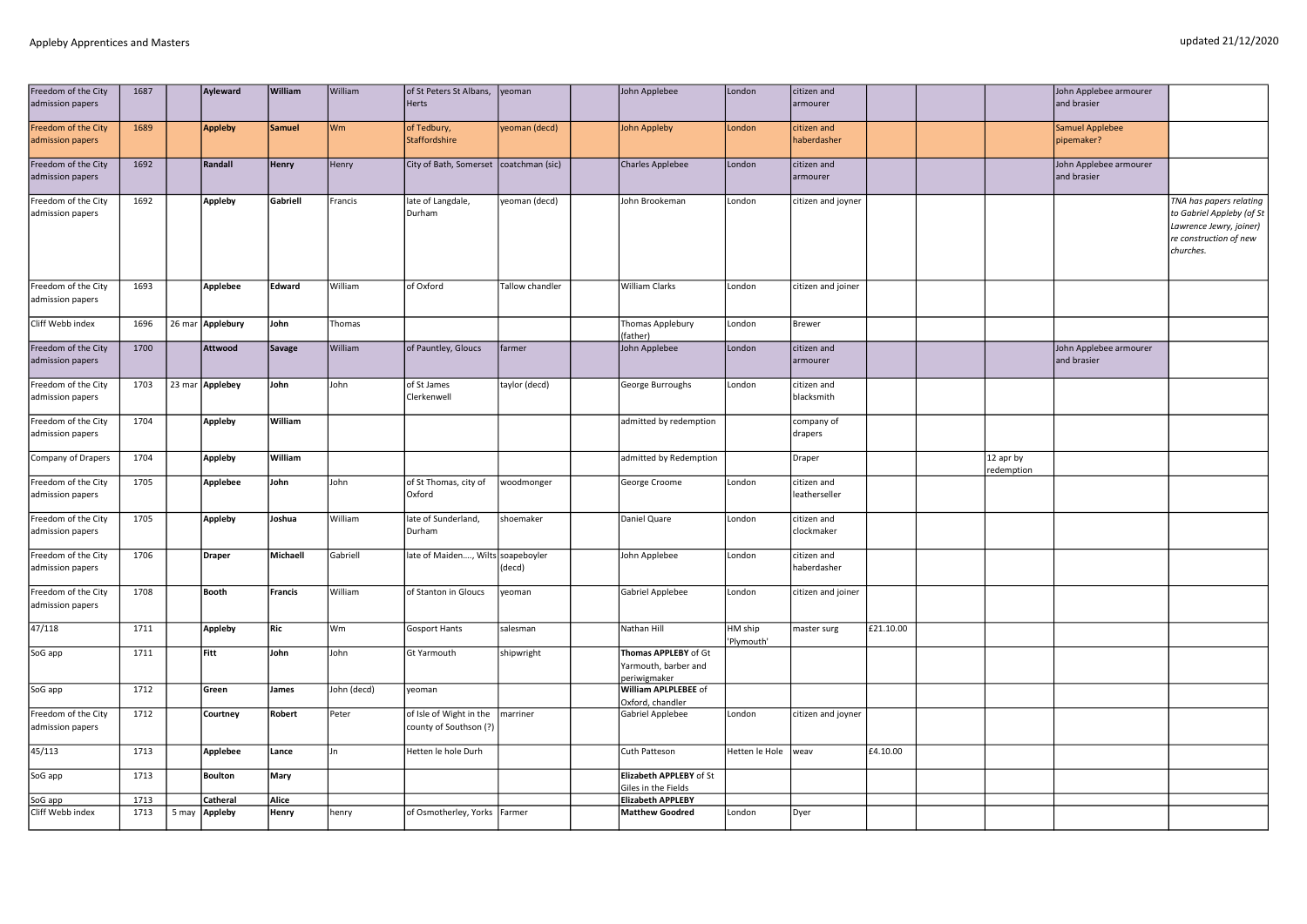| SoG app<br>1713<br>Ambrose APPLEBY of<br><b>Coates</b><br>John<br>John<br>Hope, Yorks<br>Barnard Castle, Yorks,<br>blacksmith<br>43/137<br>1714<br>Applebee<br>Peter<br>Woolhampton<br>citizen<br>Aldermaston<br>l£7<br>Peter<br>Jas Cooper<br>shoemaker<br>Berks<br>3/88<br>Appleby<br>lwm<br>lwm<br>Chris Appleby<br>Mid Temple<br>£105.5.00<br>1714<br>Gravesend<br>hop sell<br>gent<br>Wm (cit)<br><b>Christopher APPLEBY of</b><br>SoG app<br>1714<br>Appleby<br>Wm<br>Gravesend<br>hopseller<br>Middle Temple, gent<br>Freedom of the City<br>1714<br>to his father<br>Appleby<br>John<br>John<br>London<br>citizen and<br>London<br>citizen and<br>haberdasher<br>haberdasher<br>admission papers<br>Freedom of the City<br>1715<br>of London<br>citizen and barber<br>Appleby<br>Isaac<br>of St Leonard<br>barber<br>John Holmes<br>Isaac the peruke maker<br>Isaac<br>Shoreditch<br>admission papers<br>surgeon<br>Freedom of the City<br>1715<br>William<br>Worsley<br>Ruth<br>of London<br>citizen and scale<br><b>Edward Applebee</b><br>London<br>citizen and joiner<br>admission papers<br>beam maker<br>Freedom of the City<br>1716<br>Johes<br>Johannis<br>citizen and<br>Appleby<br>John Applebee armourer<br>and brasier<br>admission papers<br>armourer<br>$\overline{\frac{5}{9}}$<br>1716<br>Wm<br> Wm<br>£100<br>Appleby<br>gent<br>Wm Lee<br>chancery Lane   gnt<br>London<br>SoG app<br>1716<br>Finch<br><b>Gabriel APPLEBY of City</b><br>Richard<br>John<br>of Surrey<br>yeoman (cit)<br>of London, joiner, (cit)<br>Freedom of the City<br>1717<br><b>Applebee</b><br><b>Samuel</b><br>Benjamin<br>of Tutbury, Staffs<br>London<br>citizen and<br>Samuel Applebee pipemaker<br>(potter)<br>George Stray<br>tobacco<br>admission papers<br>pipemaker<br>SoG app<br>William APPLEBY of<br>1717<br>Ablard<br>Wm<br>Wm<br>of Boston, Lincs<br>Boston, Lincs, Cordwainer<br>SoG app<br>Gabriel APPLEBY, city of<br>1718<br><b>Burdon</b><br>John<br>John<br>St James Westminster<br>veoman<br>London, joiner<br>Freedom of the City<br>1718<br>broker<br>Appleby<br><b>James</b><br>James<br>of Newington butts,<br>Joseph Shoen<br>London<br>citizen and<br>admission papers<br>Surrey<br>weaver<br>46/32<br>1719<br>durham<br>£50<br><b>Appleby</b><br>Edw<br>Josh<br>Darlington<br>Geo Paxton<br>merc & groc<br>46/32<br>1719<br>Wm<br><b>Barnard Castle</b><br>Appleby<br>Cootherston Yk<br>Wm Dent<br>£3<br>Jn<br>weav<br>Durh<br>7/2<br>1719<br>Rob<br>cit & weav<br>cit & spin<br>£6<br><b>Appleby</b><br>Mary<br>Sus Glegg<br>SoG app<br>1719<br><b>Bussey</b><br>Susan<br>Thomas<br>City of London<br>gardener (cit)<br>Daisy APPLEBY, of City of<br>London, coatmaker<br>Freedom of the City<br>1719<br>Phillip<br>John Wiliams<br>Applebee<br>John (dec) - with<br>of Dedington,<br>London<br>citizen and<br>admission papers<br>the consent of his<br>Oxfordshire<br>paviour<br>sister Grace<br>SoG app<br>1720<br><b>Robert</b><br>Abraham<br>Romford, Essex<br><b>Charles APPLEBEE of City</b><br>John Applebee armourer<br>Fryer<br>of London, armourer and<br>and brasier<br>brassier (cit)<br>Freedom of the City<br>1720<br>Applebee<br>Charles<br>Charles<br>London<br>armourer and<br>his father Charles was<br>London<br>armourer &<br>John Applebee armourer<br>admission papers<br>and brasier<br>brazier,<br>confirmed as Citizen in<br><b>I</b> brazier<br>1692<br>witnessed by<br>John Applebee,<br>47/57<br>1720<br>Appleby<br>Jos<br>Jos<br>Darlington<br>Wm Kirkley jun<br>Durh<br>drap<br>E37.2.00<br>SoG app<br>1720<br>Godfrey<br>Charles<br><b>Christopher APPLEBY of</b><br><b>Harcourt</b><br>Carmathen<br>Middle Temple, attorney<br>1721<br>8/146<br>Jn<br> Wm<br>cit & drap<br>£50<br>Appleby<br>dec<br>Thos Cockell<br>47/57<br>1721<br>In Parkinson<br>£15<br><b>Appleby</b><br>Jos<br>Jos<br>Darlington<br>Darlington<br>drap<br>William<br>Freedom of the City<br>1721<br>Appleby<br>John<br>citizen and draper<br>London<br>citizen and<br>Thomas Cockell<br>London<br>admission papers<br>draper (decd) -<br>note 'Quaker'<br>Company of Drapers<br>1721<br>William<br>£50<br>30 jun 1728<br>17 may Appleby<br>John<br>Citizen and<br><b>Thomas Cockell</b><br>London<br>Draper<br>7 years<br>Draper (decd)<br>servitude |  |  |  |  |  |  |  |  |  |
|--------------------------------------------------------------------------------------------------------------------------------------------------------------------------------------------------------------------------------------------------------------------------------------------------------------------------------------------------------------------------------------------------------------------------------------------------------------------------------------------------------------------------------------------------------------------------------------------------------------------------------------------------------------------------------------------------------------------------------------------------------------------------------------------------------------------------------------------------------------------------------------------------------------------------------------------------------------------------------------------------------------------------------------------------------------------------------------------------------------------------------------------------------------------------------------------------------------------------------------------------------------------------------------------------------------------------------------------------------------------------------------------------------------------------------------------------------------------------------------------------------------------------------------------------------------------------------------------------------------------------------------------------------------------------------------------------------------------------------------------------------------------------------------------------------------------------------------------------------------------------------------------------------------------------------------------------------------------------------------------------------------------------------------------------------------------------------------------------------------------------------------------------------------------------------------------------------------------------------------------------------------------------------------------------------------------------------------------------------------------------------------------------------------------------------------------------------------------------------------------------------------------------------------------------------------------------------------------------------------------------------------------------------------------------------------------------------------------------------------------------------------------------------------------------------------------------------------------------------------------------------------------------------------------------------------------------------------------------------------------------------------------------------------------------------------------------------------------------------------------------------------------------------------------------------------------------------------------------------------------------------------------------------------------------------------------------------------------------------------------------------------------------------------------------------------------------------------------------------------------------------------------------------------------------------------------------------------------------------------------------------------------------------------------------------------------------------------------------------------------------------------------------------------------------------------------------------------------------------------------------------------------------------------------------------------------------------------------------------------------------------------------------------------------------------------------------------------------------------------------------------------------------------------------------------------------------------------------------------------------------------------------------------------------|--|--|--|--|--|--|--|--|--|
|                                                                                                                                                                                                                                                                                                                                                                                                                                                                                                                                                                                                                                                                                                                                                                                                                                                                                                                                                                                                                                                                                                                                                                                                                                                                                                                                                                                                                                                                                                                                                                                                                                                                                                                                                                                                                                                                                                                                                                                                                                                                                                                                                                                                                                                                                                                                                                                                                                                                                                                                                                                                                                                                                                                                                                                                                                                                                                                                                                                                                                                                                                                                                                                                                                                                                                                                                                                                                                                                                                                                                                                                                                                                                                                                                                                                                                                                                                                                                                                                                                                                                                                                                                                                                                                                                            |  |  |  |  |  |  |  |  |  |
|                                                                                                                                                                                                                                                                                                                                                                                                                                                                                                                                                                                                                                                                                                                                                                                                                                                                                                                                                                                                                                                                                                                                                                                                                                                                                                                                                                                                                                                                                                                                                                                                                                                                                                                                                                                                                                                                                                                                                                                                                                                                                                                                                                                                                                                                                                                                                                                                                                                                                                                                                                                                                                                                                                                                                                                                                                                                                                                                                                                                                                                                                                                                                                                                                                                                                                                                                                                                                                                                                                                                                                                                                                                                                                                                                                                                                                                                                                                                                                                                                                                                                                                                                                                                                                                                                            |  |  |  |  |  |  |  |  |  |
|                                                                                                                                                                                                                                                                                                                                                                                                                                                                                                                                                                                                                                                                                                                                                                                                                                                                                                                                                                                                                                                                                                                                                                                                                                                                                                                                                                                                                                                                                                                                                                                                                                                                                                                                                                                                                                                                                                                                                                                                                                                                                                                                                                                                                                                                                                                                                                                                                                                                                                                                                                                                                                                                                                                                                                                                                                                                                                                                                                                                                                                                                                                                                                                                                                                                                                                                                                                                                                                                                                                                                                                                                                                                                                                                                                                                                                                                                                                                                                                                                                                                                                                                                                                                                                                                                            |  |  |  |  |  |  |  |  |  |
|                                                                                                                                                                                                                                                                                                                                                                                                                                                                                                                                                                                                                                                                                                                                                                                                                                                                                                                                                                                                                                                                                                                                                                                                                                                                                                                                                                                                                                                                                                                                                                                                                                                                                                                                                                                                                                                                                                                                                                                                                                                                                                                                                                                                                                                                                                                                                                                                                                                                                                                                                                                                                                                                                                                                                                                                                                                                                                                                                                                                                                                                                                                                                                                                                                                                                                                                                                                                                                                                                                                                                                                                                                                                                                                                                                                                                                                                                                                                                                                                                                                                                                                                                                                                                                                                                            |  |  |  |  |  |  |  |  |  |
|                                                                                                                                                                                                                                                                                                                                                                                                                                                                                                                                                                                                                                                                                                                                                                                                                                                                                                                                                                                                                                                                                                                                                                                                                                                                                                                                                                                                                                                                                                                                                                                                                                                                                                                                                                                                                                                                                                                                                                                                                                                                                                                                                                                                                                                                                                                                                                                                                                                                                                                                                                                                                                                                                                                                                                                                                                                                                                                                                                                                                                                                                                                                                                                                                                                                                                                                                                                                                                                                                                                                                                                                                                                                                                                                                                                                                                                                                                                                                                                                                                                                                                                                                                                                                                                                                            |  |  |  |  |  |  |  |  |  |
|                                                                                                                                                                                                                                                                                                                                                                                                                                                                                                                                                                                                                                                                                                                                                                                                                                                                                                                                                                                                                                                                                                                                                                                                                                                                                                                                                                                                                                                                                                                                                                                                                                                                                                                                                                                                                                                                                                                                                                                                                                                                                                                                                                                                                                                                                                                                                                                                                                                                                                                                                                                                                                                                                                                                                                                                                                                                                                                                                                                                                                                                                                                                                                                                                                                                                                                                                                                                                                                                                                                                                                                                                                                                                                                                                                                                                                                                                                                                                                                                                                                                                                                                                                                                                                                                                            |  |  |  |  |  |  |  |  |  |
|                                                                                                                                                                                                                                                                                                                                                                                                                                                                                                                                                                                                                                                                                                                                                                                                                                                                                                                                                                                                                                                                                                                                                                                                                                                                                                                                                                                                                                                                                                                                                                                                                                                                                                                                                                                                                                                                                                                                                                                                                                                                                                                                                                                                                                                                                                                                                                                                                                                                                                                                                                                                                                                                                                                                                                                                                                                                                                                                                                                                                                                                                                                                                                                                                                                                                                                                                                                                                                                                                                                                                                                                                                                                                                                                                                                                                                                                                                                                                                                                                                                                                                                                                                                                                                                                                            |  |  |  |  |  |  |  |  |  |
|                                                                                                                                                                                                                                                                                                                                                                                                                                                                                                                                                                                                                                                                                                                                                                                                                                                                                                                                                                                                                                                                                                                                                                                                                                                                                                                                                                                                                                                                                                                                                                                                                                                                                                                                                                                                                                                                                                                                                                                                                                                                                                                                                                                                                                                                                                                                                                                                                                                                                                                                                                                                                                                                                                                                                                                                                                                                                                                                                                                                                                                                                                                                                                                                                                                                                                                                                                                                                                                                                                                                                                                                                                                                                                                                                                                                                                                                                                                                                                                                                                                                                                                                                                                                                                                                                            |  |  |  |  |  |  |  |  |  |
|                                                                                                                                                                                                                                                                                                                                                                                                                                                                                                                                                                                                                                                                                                                                                                                                                                                                                                                                                                                                                                                                                                                                                                                                                                                                                                                                                                                                                                                                                                                                                                                                                                                                                                                                                                                                                                                                                                                                                                                                                                                                                                                                                                                                                                                                                                                                                                                                                                                                                                                                                                                                                                                                                                                                                                                                                                                                                                                                                                                                                                                                                                                                                                                                                                                                                                                                                                                                                                                                                                                                                                                                                                                                                                                                                                                                                                                                                                                                                                                                                                                                                                                                                                                                                                                                                            |  |  |  |  |  |  |  |  |  |
|                                                                                                                                                                                                                                                                                                                                                                                                                                                                                                                                                                                                                                                                                                                                                                                                                                                                                                                                                                                                                                                                                                                                                                                                                                                                                                                                                                                                                                                                                                                                                                                                                                                                                                                                                                                                                                                                                                                                                                                                                                                                                                                                                                                                                                                                                                                                                                                                                                                                                                                                                                                                                                                                                                                                                                                                                                                                                                                                                                                                                                                                                                                                                                                                                                                                                                                                                                                                                                                                                                                                                                                                                                                                                                                                                                                                                                                                                                                                                                                                                                                                                                                                                                                                                                                                                            |  |  |  |  |  |  |  |  |  |
|                                                                                                                                                                                                                                                                                                                                                                                                                                                                                                                                                                                                                                                                                                                                                                                                                                                                                                                                                                                                                                                                                                                                                                                                                                                                                                                                                                                                                                                                                                                                                                                                                                                                                                                                                                                                                                                                                                                                                                                                                                                                                                                                                                                                                                                                                                                                                                                                                                                                                                                                                                                                                                                                                                                                                                                                                                                                                                                                                                                                                                                                                                                                                                                                                                                                                                                                                                                                                                                                                                                                                                                                                                                                                                                                                                                                                                                                                                                                                                                                                                                                                                                                                                                                                                                                                            |  |  |  |  |  |  |  |  |  |
|                                                                                                                                                                                                                                                                                                                                                                                                                                                                                                                                                                                                                                                                                                                                                                                                                                                                                                                                                                                                                                                                                                                                                                                                                                                                                                                                                                                                                                                                                                                                                                                                                                                                                                                                                                                                                                                                                                                                                                                                                                                                                                                                                                                                                                                                                                                                                                                                                                                                                                                                                                                                                                                                                                                                                                                                                                                                                                                                                                                                                                                                                                                                                                                                                                                                                                                                                                                                                                                                                                                                                                                                                                                                                                                                                                                                                                                                                                                                                                                                                                                                                                                                                                                                                                                                                            |  |  |  |  |  |  |  |  |  |
|                                                                                                                                                                                                                                                                                                                                                                                                                                                                                                                                                                                                                                                                                                                                                                                                                                                                                                                                                                                                                                                                                                                                                                                                                                                                                                                                                                                                                                                                                                                                                                                                                                                                                                                                                                                                                                                                                                                                                                                                                                                                                                                                                                                                                                                                                                                                                                                                                                                                                                                                                                                                                                                                                                                                                                                                                                                                                                                                                                                                                                                                                                                                                                                                                                                                                                                                                                                                                                                                                                                                                                                                                                                                                                                                                                                                                                                                                                                                                                                                                                                                                                                                                                                                                                                                                            |  |  |  |  |  |  |  |  |  |
|                                                                                                                                                                                                                                                                                                                                                                                                                                                                                                                                                                                                                                                                                                                                                                                                                                                                                                                                                                                                                                                                                                                                                                                                                                                                                                                                                                                                                                                                                                                                                                                                                                                                                                                                                                                                                                                                                                                                                                                                                                                                                                                                                                                                                                                                                                                                                                                                                                                                                                                                                                                                                                                                                                                                                                                                                                                                                                                                                                                                                                                                                                                                                                                                                                                                                                                                                                                                                                                                                                                                                                                                                                                                                                                                                                                                                                                                                                                                                                                                                                                                                                                                                                                                                                                                                            |  |  |  |  |  |  |  |  |  |
|                                                                                                                                                                                                                                                                                                                                                                                                                                                                                                                                                                                                                                                                                                                                                                                                                                                                                                                                                                                                                                                                                                                                                                                                                                                                                                                                                                                                                                                                                                                                                                                                                                                                                                                                                                                                                                                                                                                                                                                                                                                                                                                                                                                                                                                                                                                                                                                                                                                                                                                                                                                                                                                                                                                                                                                                                                                                                                                                                                                                                                                                                                                                                                                                                                                                                                                                                                                                                                                                                                                                                                                                                                                                                                                                                                                                                                                                                                                                                                                                                                                                                                                                                                                                                                                                                            |  |  |  |  |  |  |  |  |  |
|                                                                                                                                                                                                                                                                                                                                                                                                                                                                                                                                                                                                                                                                                                                                                                                                                                                                                                                                                                                                                                                                                                                                                                                                                                                                                                                                                                                                                                                                                                                                                                                                                                                                                                                                                                                                                                                                                                                                                                                                                                                                                                                                                                                                                                                                                                                                                                                                                                                                                                                                                                                                                                                                                                                                                                                                                                                                                                                                                                                                                                                                                                                                                                                                                                                                                                                                                                                                                                                                                                                                                                                                                                                                                                                                                                                                                                                                                                                                                                                                                                                                                                                                                                                                                                                                                            |  |  |  |  |  |  |  |  |  |
|                                                                                                                                                                                                                                                                                                                                                                                                                                                                                                                                                                                                                                                                                                                                                                                                                                                                                                                                                                                                                                                                                                                                                                                                                                                                                                                                                                                                                                                                                                                                                                                                                                                                                                                                                                                                                                                                                                                                                                                                                                                                                                                                                                                                                                                                                                                                                                                                                                                                                                                                                                                                                                                                                                                                                                                                                                                                                                                                                                                                                                                                                                                                                                                                                                                                                                                                                                                                                                                                                                                                                                                                                                                                                                                                                                                                                                                                                                                                                                                                                                                                                                                                                                                                                                                                                            |  |  |  |  |  |  |  |  |  |
|                                                                                                                                                                                                                                                                                                                                                                                                                                                                                                                                                                                                                                                                                                                                                                                                                                                                                                                                                                                                                                                                                                                                                                                                                                                                                                                                                                                                                                                                                                                                                                                                                                                                                                                                                                                                                                                                                                                                                                                                                                                                                                                                                                                                                                                                                                                                                                                                                                                                                                                                                                                                                                                                                                                                                                                                                                                                                                                                                                                                                                                                                                                                                                                                                                                                                                                                                                                                                                                                                                                                                                                                                                                                                                                                                                                                                                                                                                                                                                                                                                                                                                                                                                                                                                                                                            |  |  |  |  |  |  |  |  |  |
|                                                                                                                                                                                                                                                                                                                                                                                                                                                                                                                                                                                                                                                                                                                                                                                                                                                                                                                                                                                                                                                                                                                                                                                                                                                                                                                                                                                                                                                                                                                                                                                                                                                                                                                                                                                                                                                                                                                                                                                                                                                                                                                                                                                                                                                                                                                                                                                                                                                                                                                                                                                                                                                                                                                                                                                                                                                                                                                                                                                                                                                                                                                                                                                                                                                                                                                                                                                                                                                                                                                                                                                                                                                                                                                                                                                                                                                                                                                                                                                                                                                                                                                                                                                                                                                                                            |  |  |  |  |  |  |  |  |  |
|                                                                                                                                                                                                                                                                                                                                                                                                                                                                                                                                                                                                                                                                                                                                                                                                                                                                                                                                                                                                                                                                                                                                                                                                                                                                                                                                                                                                                                                                                                                                                                                                                                                                                                                                                                                                                                                                                                                                                                                                                                                                                                                                                                                                                                                                                                                                                                                                                                                                                                                                                                                                                                                                                                                                                                                                                                                                                                                                                                                                                                                                                                                                                                                                                                                                                                                                                                                                                                                                                                                                                                                                                                                                                                                                                                                                                                                                                                                                                                                                                                                                                                                                                                                                                                                                                            |  |  |  |  |  |  |  |  |  |
|                                                                                                                                                                                                                                                                                                                                                                                                                                                                                                                                                                                                                                                                                                                                                                                                                                                                                                                                                                                                                                                                                                                                                                                                                                                                                                                                                                                                                                                                                                                                                                                                                                                                                                                                                                                                                                                                                                                                                                                                                                                                                                                                                                                                                                                                                                                                                                                                                                                                                                                                                                                                                                                                                                                                                                                                                                                                                                                                                                                                                                                                                                                                                                                                                                                                                                                                                                                                                                                                                                                                                                                                                                                                                                                                                                                                                                                                                                                                                                                                                                                                                                                                                                                                                                                                                            |  |  |  |  |  |  |  |  |  |
|                                                                                                                                                                                                                                                                                                                                                                                                                                                                                                                                                                                                                                                                                                                                                                                                                                                                                                                                                                                                                                                                                                                                                                                                                                                                                                                                                                                                                                                                                                                                                                                                                                                                                                                                                                                                                                                                                                                                                                                                                                                                                                                                                                                                                                                                                                                                                                                                                                                                                                                                                                                                                                                                                                                                                                                                                                                                                                                                                                                                                                                                                                                                                                                                                                                                                                                                                                                                                                                                                                                                                                                                                                                                                                                                                                                                                                                                                                                                                                                                                                                                                                                                                                                                                                                                                            |  |  |  |  |  |  |  |  |  |
|                                                                                                                                                                                                                                                                                                                                                                                                                                                                                                                                                                                                                                                                                                                                                                                                                                                                                                                                                                                                                                                                                                                                                                                                                                                                                                                                                                                                                                                                                                                                                                                                                                                                                                                                                                                                                                                                                                                                                                                                                                                                                                                                                                                                                                                                                                                                                                                                                                                                                                                                                                                                                                                                                                                                                                                                                                                                                                                                                                                                                                                                                                                                                                                                                                                                                                                                                                                                                                                                                                                                                                                                                                                                                                                                                                                                                                                                                                                                                                                                                                                                                                                                                                                                                                                                                            |  |  |  |  |  |  |  |  |  |
|                                                                                                                                                                                                                                                                                                                                                                                                                                                                                                                                                                                                                                                                                                                                                                                                                                                                                                                                                                                                                                                                                                                                                                                                                                                                                                                                                                                                                                                                                                                                                                                                                                                                                                                                                                                                                                                                                                                                                                                                                                                                                                                                                                                                                                                                                                                                                                                                                                                                                                                                                                                                                                                                                                                                                                                                                                                                                                                                                                                                                                                                                                                                                                                                                                                                                                                                                                                                                                                                                                                                                                                                                                                                                                                                                                                                                                                                                                                                                                                                                                                                                                                                                                                                                                                                                            |  |  |  |  |  |  |  |  |  |
|                                                                                                                                                                                                                                                                                                                                                                                                                                                                                                                                                                                                                                                                                                                                                                                                                                                                                                                                                                                                                                                                                                                                                                                                                                                                                                                                                                                                                                                                                                                                                                                                                                                                                                                                                                                                                                                                                                                                                                                                                                                                                                                                                                                                                                                                                                                                                                                                                                                                                                                                                                                                                                                                                                                                                                                                                                                                                                                                                                                                                                                                                                                                                                                                                                                                                                                                                                                                                                                                                                                                                                                                                                                                                                                                                                                                                                                                                                                                                                                                                                                                                                                                                                                                                                                                                            |  |  |  |  |  |  |  |  |  |
|                                                                                                                                                                                                                                                                                                                                                                                                                                                                                                                                                                                                                                                                                                                                                                                                                                                                                                                                                                                                                                                                                                                                                                                                                                                                                                                                                                                                                                                                                                                                                                                                                                                                                                                                                                                                                                                                                                                                                                                                                                                                                                                                                                                                                                                                                                                                                                                                                                                                                                                                                                                                                                                                                                                                                                                                                                                                                                                                                                                                                                                                                                                                                                                                                                                                                                                                                                                                                                                                                                                                                                                                                                                                                                                                                                                                                                                                                                                                                                                                                                                                                                                                                                                                                                                                                            |  |  |  |  |  |  |  |  |  |
|                                                                                                                                                                                                                                                                                                                                                                                                                                                                                                                                                                                                                                                                                                                                                                                                                                                                                                                                                                                                                                                                                                                                                                                                                                                                                                                                                                                                                                                                                                                                                                                                                                                                                                                                                                                                                                                                                                                                                                                                                                                                                                                                                                                                                                                                                                                                                                                                                                                                                                                                                                                                                                                                                                                                                                                                                                                                                                                                                                                                                                                                                                                                                                                                                                                                                                                                                                                                                                                                                                                                                                                                                                                                                                                                                                                                                                                                                                                                                                                                                                                                                                                                                                                                                                                                                            |  |  |  |  |  |  |  |  |  |
|                                                                                                                                                                                                                                                                                                                                                                                                                                                                                                                                                                                                                                                                                                                                                                                                                                                                                                                                                                                                                                                                                                                                                                                                                                                                                                                                                                                                                                                                                                                                                                                                                                                                                                                                                                                                                                                                                                                                                                                                                                                                                                                                                                                                                                                                                                                                                                                                                                                                                                                                                                                                                                                                                                                                                                                                                                                                                                                                                                                                                                                                                                                                                                                                                                                                                                                                                                                                                                                                                                                                                                                                                                                                                                                                                                                                                                                                                                                                                                                                                                                                                                                                                                                                                                                                                            |  |  |  |  |  |  |  |  |  |
|                                                                                                                                                                                                                                                                                                                                                                                                                                                                                                                                                                                                                                                                                                                                                                                                                                                                                                                                                                                                                                                                                                                                                                                                                                                                                                                                                                                                                                                                                                                                                                                                                                                                                                                                                                                                                                                                                                                                                                                                                                                                                                                                                                                                                                                                                                                                                                                                                                                                                                                                                                                                                                                                                                                                                                                                                                                                                                                                                                                                                                                                                                                                                                                                                                                                                                                                                                                                                                                                                                                                                                                                                                                                                                                                                                                                                                                                                                                                                                                                                                                                                                                                                                                                                                                                                            |  |  |  |  |  |  |  |  |  |
|                                                                                                                                                                                                                                                                                                                                                                                                                                                                                                                                                                                                                                                                                                                                                                                                                                                                                                                                                                                                                                                                                                                                                                                                                                                                                                                                                                                                                                                                                                                                                                                                                                                                                                                                                                                                                                                                                                                                                                                                                                                                                                                                                                                                                                                                                                                                                                                                                                                                                                                                                                                                                                                                                                                                                                                                                                                                                                                                                                                                                                                                                                                                                                                                                                                                                                                                                                                                                                                                                                                                                                                                                                                                                                                                                                                                                                                                                                                                                                                                                                                                                                                                                                                                                                                                                            |  |  |  |  |  |  |  |  |  |
|                                                                                                                                                                                                                                                                                                                                                                                                                                                                                                                                                                                                                                                                                                                                                                                                                                                                                                                                                                                                                                                                                                                                                                                                                                                                                                                                                                                                                                                                                                                                                                                                                                                                                                                                                                                                                                                                                                                                                                                                                                                                                                                                                                                                                                                                                                                                                                                                                                                                                                                                                                                                                                                                                                                                                                                                                                                                                                                                                                                                                                                                                                                                                                                                                                                                                                                                                                                                                                                                                                                                                                                                                                                                                                                                                                                                                                                                                                                                                                                                                                                                                                                                                                                                                                                                                            |  |  |  |  |  |  |  |  |  |
|                                                                                                                                                                                                                                                                                                                                                                                                                                                                                                                                                                                                                                                                                                                                                                                                                                                                                                                                                                                                                                                                                                                                                                                                                                                                                                                                                                                                                                                                                                                                                                                                                                                                                                                                                                                                                                                                                                                                                                                                                                                                                                                                                                                                                                                                                                                                                                                                                                                                                                                                                                                                                                                                                                                                                                                                                                                                                                                                                                                                                                                                                                                                                                                                                                                                                                                                                                                                                                                                                                                                                                                                                                                                                                                                                                                                                                                                                                                                                                                                                                                                                                                                                                                                                                                                                            |  |  |  |  |  |  |  |  |  |
|                                                                                                                                                                                                                                                                                                                                                                                                                                                                                                                                                                                                                                                                                                                                                                                                                                                                                                                                                                                                                                                                                                                                                                                                                                                                                                                                                                                                                                                                                                                                                                                                                                                                                                                                                                                                                                                                                                                                                                                                                                                                                                                                                                                                                                                                                                                                                                                                                                                                                                                                                                                                                                                                                                                                                                                                                                                                                                                                                                                                                                                                                                                                                                                                                                                                                                                                                                                                                                                                                                                                                                                                                                                                                                                                                                                                                                                                                                                                                                                                                                                                                                                                                                                                                                                                                            |  |  |  |  |  |  |  |  |  |
|                                                                                                                                                                                                                                                                                                                                                                                                                                                                                                                                                                                                                                                                                                                                                                                                                                                                                                                                                                                                                                                                                                                                                                                                                                                                                                                                                                                                                                                                                                                                                                                                                                                                                                                                                                                                                                                                                                                                                                                                                                                                                                                                                                                                                                                                                                                                                                                                                                                                                                                                                                                                                                                                                                                                                                                                                                                                                                                                                                                                                                                                                                                                                                                                                                                                                                                                                                                                                                                                                                                                                                                                                                                                                                                                                                                                                                                                                                                                                                                                                                                                                                                                                                                                                                                                                            |  |  |  |  |  |  |  |  |  |
|                                                                                                                                                                                                                                                                                                                                                                                                                                                                                                                                                                                                                                                                                                                                                                                                                                                                                                                                                                                                                                                                                                                                                                                                                                                                                                                                                                                                                                                                                                                                                                                                                                                                                                                                                                                                                                                                                                                                                                                                                                                                                                                                                                                                                                                                                                                                                                                                                                                                                                                                                                                                                                                                                                                                                                                                                                                                                                                                                                                                                                                                                                                                                                                                                                                                                                                                                                                                                                                                                                                                                                                                                                                                                                                                                                                                                                                                                                                                                                                                                                                                                                                                                                                                                                                                                            |  |  |  |  |  |  |  |  |  |
|                                                                                                                                                                                                                                                                                                                                                                                                                                                                                                                                                                                                                                                                                                                                                                                                                                                                                                                                                                                                                                                                                                                                                                                                                                                                                                                                                                                                                                                                                                                                                                                                                                                                                                                                                                                                                                                                                                                                                                                                                                                                                                                                                                                                                                                                                                                                                                                                                                                                                                                                                                                                                                                                                                                                                                                                                                                                                                                                                                                                                                                                                                                                                                                                                                                                                                                                                                                                                                                                                                                                                                                                                                                                                                                                                                                                                                                                                                                                                                                                                                                                                                                                                                                                                                                                                            |  |  |  |  |  |  |  |  |  |
|                                                                                                                                                                                                                                                                                                                                                                                                                                                                                                                                                                                                                                                                                                                                                                                                                                                                                                                                                                                                                                                                                                                                                                                                                                                                                                                                                                                                                                                                                                                                                                                                                                                                                                                                                                                                                                                                                                                                                                                                                                                                                                                                                                                                                                                                                                                                                                                                                                                                                                                                                                                                                                                                                                                                                                                                                                                                                                                                                                                                                                                                                                                                                                                                                                                                                                                                                                                                                                                                                                                                                                                                                                                                                                                                                                                                                                                                                                                                                                                                                                                                                                                                                                                                                                                                                            |  |  |  |  |  |  |  |  |  |
|                                                                                                                                                                                                                                                                                                                                                                                                                                                                                                                                                                                                                                                                                                                                                                                                                                                                                                                                                                                                                                                                                                                                                                                                                                                                                                                                                                                                                                                                                                                                                                                                                                                                                                                                                                                                                                                                                                                                                                                                                                                                                                                                                                                                                                                                                                                                                                                                                                                                                                                                                                                                                                                                                                                                                                                                                                                                                                                                                                                                                                                                                                                                                                                                                                                                                                                                                                                                                                                                                                                                                                                                                                                                                                                                                                                                                                                                                                                                                                                                                                                                                                                                                                                                                                                                                            |  |  |  |  |  |  |  |  |  |
|                                                                                                                                                                                                                                                                                                                                                                                                                                                                                                                                                                                                                                                                                                                                                                                                                                                                                                                                                                                                                                                                                                                                                                                                                                                                                                                                                                                                                                                                                                                                                                                                                                                                                                                                                                                                                                                                                                                                                                                                                                                                                                                                                                                                                                                                                                                                                                                                                                                                                                                                                                                                                                                                                                                                                                                                                                                                                                                                                                                                                                                                                                                                                                                                                                                                                                                                                                                                                                                                                                                                                                                                                                                                                                                                                                                                                                                                                                                                                                                                                                                                                                                                                                                                                                                                                            |  |  |  |  |  |  |  |  |  |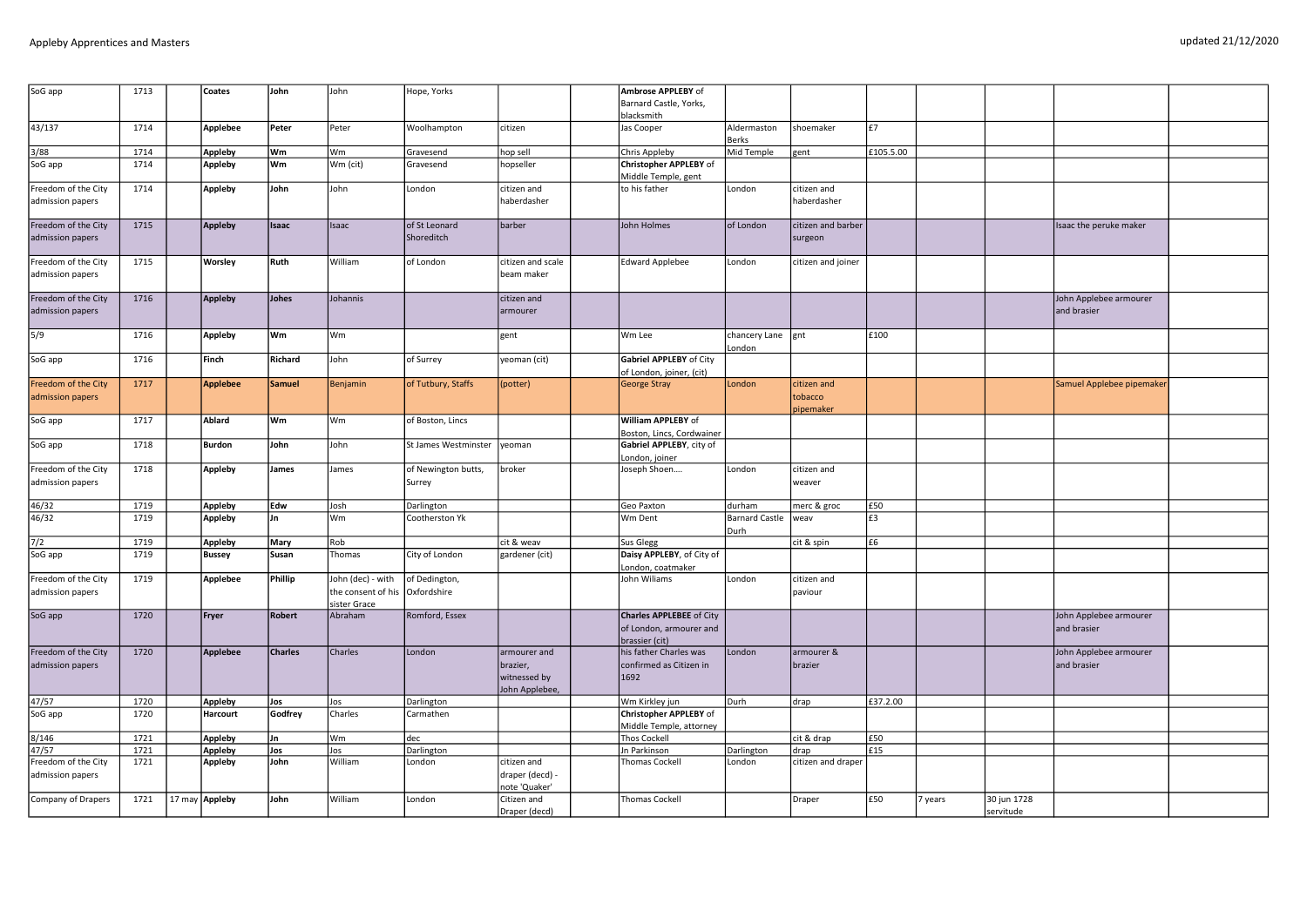| Freedom of the City                     | 1722 | 26 dec | Applebee OR      | <b>Phillip</b> | John                                | Dedington,                       | deceased      | John Wilkins                                       | London                       | cit and paviour                  |               | years |                                       |                                                                              |
|-----------------------------------------|------|--------|------------------|----------------|-------------------------------------|----------------------------------|---------------|----------------------------------------------------|------------------------------|----------------------------------|---------------|-------|---------------------------------------|------------------------------------------------------------------------------|
| admission papers                        |      |        | <b>Appletree</b> |                |                                     | Oxfordshire                      |               |                                                    |                              |                                  |               |       |                                       |                                                                              |
| 47/189                                  | 1722 |        | Applebee         | Chas           | Chas                                |                                  |               | Jn Fox                                             | Plymouth                     | groc                             | £70           |       |                                       |                                                                              |
| 48/57                                   | 1722 |        | Appleby          | Jn             | Thos                                | dec                              |               | Sam Milbourne                                      | Newcastle Tyne tin platework |                                  | £15           |       |                                       |                                                                              |
| 48/37                                   | 1723 |        | Appelbee         | Jas            | Wm                                  | N Curry Som                      |               | Jn Hayes                                           | Taunton                      | blacksm                          | £5            |       |                                       |                                                                              |
| 9/120                                   | 1723 |        | Appleby          | Thos           | Thos                                | <b>Boston Lincs</b>              | gard          | <b>Thos Duckering</b>                              | <b>Boston Lincs</b>          | barb & ct                        | £12           |       |                                       |                                                                              |
| SoG app                                 | 1724 |        | Flight           | John           | Thomas                              | Henley on Thames                 | cit           | John APPLEBY of City of                            |                              |                                  |               |       | John Applebee armourer                |                                                                              |
| 10/9                                    | 1724 |        |                  | Rob            | Ric                                 | dec                              |               | London, armourer (cit)<br>Bray Lane                |                              | cit & coop                       | £10           |       | and brasier                           |                                                                              |
| SoG app                                 | 1724 |        | Appleby<br>Brown | John           | Isaac                               | Brothertoft                      | yeoman        | William APPLEBY of                                 |                              |                                  |               |       |                                       |                                                                              |
|                                         |      |        |                  |                |                                     |                                  |               | Boston, Lincs, cordwainer                          |                              |                                  |               |       |                                       |                                                                              |
| SoG app                                 | 1724 |        | Duncombe         | <b>Charles</b> | William                             | Aylesbury, Bucks                 | gent          | Gabriel APPLEBY of City<br>of London, joiner (cit) |                              |                                  |               |       |                                       |                                                                              |
| Freedom of the City                     | 1724 |        | Pring            | Robert         | Richard                             | of Damerel South,                | veoman        | John Applebee                                      | London                       | citizen and                      |               |       |                                       |                                                                              |
| admission papers                        |      |        |                  |                |                                     | Wilts                            |               |                                                    |                              | leatherseller                    |               |       |                                       |                                                                              |
| 48/212                                  | 1725 |        | Apleby           | Pet            | Fran                                | Ptsmth                           |               | Thos Linze                                         | Ptsmth                       | rope                             | £16           |       |                                       |                                                                              |
| Freedom of the City                     | 1725 |        | Meackham         | William        | John                                | late of St Dunstan The           | coffee man    | Gabriel Applebee                                   | London                       | citizen and joiner               |               |       |                                       |                                                                              |
| admission papers                        |      |        |                  |                |                                     | West, London                     | (decd)        |                                                    |                              |                                  |               |       |                                       |                                                                              |
| 11/118                                  | 1726 |        | Appleby          | Levett         | Abra                                | Saffron Walden Essx              |               | <b>Ben Catlin</b>                                  | Saffron Walden bak           |                                  | E7            |       |                                       |                                                                              |
| 49/26                                   | 1728 |        | Appleby          | Thos           | Morris                              |                                  |               | Wm Padgett                                         | Allister Warw                | join                             | £13           |       | Snitterfield                          |                                                                              |
| 12/32                                   | 1728 |        | Appleby          | Mgt            | Thos                                | Stone Close Yk                   |               | Hannah Horner                                      | Masham Yk                    | millin                           | £21           |       |                                       |                                                                              |
| Company of Drapers                      | 1728 |        | Appleby          | John           | William                             | Houndsditch, London              | Citizen and   | <b>Thomas Cockell</b>                              | Houndsditch,                 | Draper                           | admitted      |       |                                       |                                                                              |
|                                         |      |        |                  |                |                                     |                                  | Draper (decd) |                                                    | London                       |                                  | 1728 30<br>un |       |                                       |                                                                              |
| 49/172                                  | 1730 |        | Applebee         | lwm            | Morris                              | Snitterfield                     |               | Jos Elde                                           | coventry                     | <b>bak</b>                       | £10           |       | Snitterfield                          |                                                                              |
| 12/77                                   | 1730 |        | Applebee         | Gab            | Gab                                 | St Lawr Jewry                    |               | Jn Swale (Smale?)                                  |                              | cit & jewel (cit<br>and cooper?) | £100          |       |                                       |                                                                              |
| 12/24                                   | 1730 |        | Applebly         | Wm             | Jn.                                 | burton Trent Staffs              | but           | Jn Sole                                            | <b>Burton Trent</b>          | feltmak                          | E7            |       |                                       |                                                                              |
| Freedom of the City                     | 1730 |        | Appleby          | Gabriell       | Gabriell                            | of St Lawrence Jewry,            | joyner (decd) | John Smale                                         | London                       | citizen and cooper               |               |       |                                       | the will of this Gabriel                                                     |
| admission papers                        |      |        |                  |                |                                     | London                           |               |                                                    |                              |                                  |               |       |                                       | was proved in 1749 and<br>admin granted to his<br>mother Susannah,<br>widow. |
| Freedom of the City                     | 1732 |        | Appleby          | Christopher    | Thomas                              | late of Paulet,                  | clerk (decd)  | Benjamin Brown                                     | London                       | citizen and                      |               |       |                                       |                                                                              |
| admission papers                        |      |        |                  |                |                                     | Somerset                         |               |                                                    |                              | upholder                         |               |       |                                       |                                                                              |
| Freedom of the City                     | 1733 |        | Applebee         | charles        | eldest son of                       | London                           | armourer and  | Charles Applebee his                               | London                       | armourer &                       |               |       | John Applebee armourer                |                                                                              |
| admission papers                        |      |        |                  |                | Charles Applebee<br>the elder (cit) |                                  | brazier       | father                                             |                              | brazier                          |               |       | and brasier                           |                                                                              |
| Freedom of the City                     | 1733 |        | Allon            | Edmund         | Thomas                              | of Kettering, Northants Gent (?) |               | John Applebee                                      | London                       | citizen and                      |               |       |                                       |                                                                              |
| admission papers                        |      |        |                  |                |                                     |                                  |               |                                                    |                              | leatherseller                    |               |       |                                       |                                                                              |
| Freedom of the City                     | 1733 |        | Wooddeson        | Thomas         | Leonard                             | St Martin in the Fields          | gentleman     | John Applebee                                      | London                       | citizen and                      |               |       |                                       |                                                                              |
| admission papers                        |      |        |                  |                |                                     |                                  |               |                                                    |                              | leatherseller                    |               |       |                                       |                                                                              |
| Freedom of the City<br>admission papers | 1735 |        | 25 feb Applebe   | William        | William                             | of Newington butts,<br>Surrey    | taylor        | Powell Hodson                                      | London                       | citizen and grocer               |               |       |                                       |                                                                              |
| 14/221                                  | 1736 |        | 11 dec Appelbee  | <b>Isaac</b>   | lJn.                                |                                  | cit & brass   | Shardlow Wightman                                  |                              | cit & brew                       | £300          |       | John Applebee armourer<br>and brasier |                                                                              |
| SoG app                                 | 1736 |        | Camplin          | Willian        |                                     |                                  |               | William APPLEBY of<br>Boston, Lincs, cordwainer    |                              |                                  |               |       |                                       |                                                                              |
| Freedom of the City                     | 1736 |        | Appleby          | George         | Geo                                 | of Graves End in Kent,           | marriner      |                                                    |                              | glassseller                      |               |       |                                       |                                                                              |
| admission papers                        |      |        |                  |                |                                     |                                  |               |                                                    |                              |                                  |               |       |                                       |                                                                              |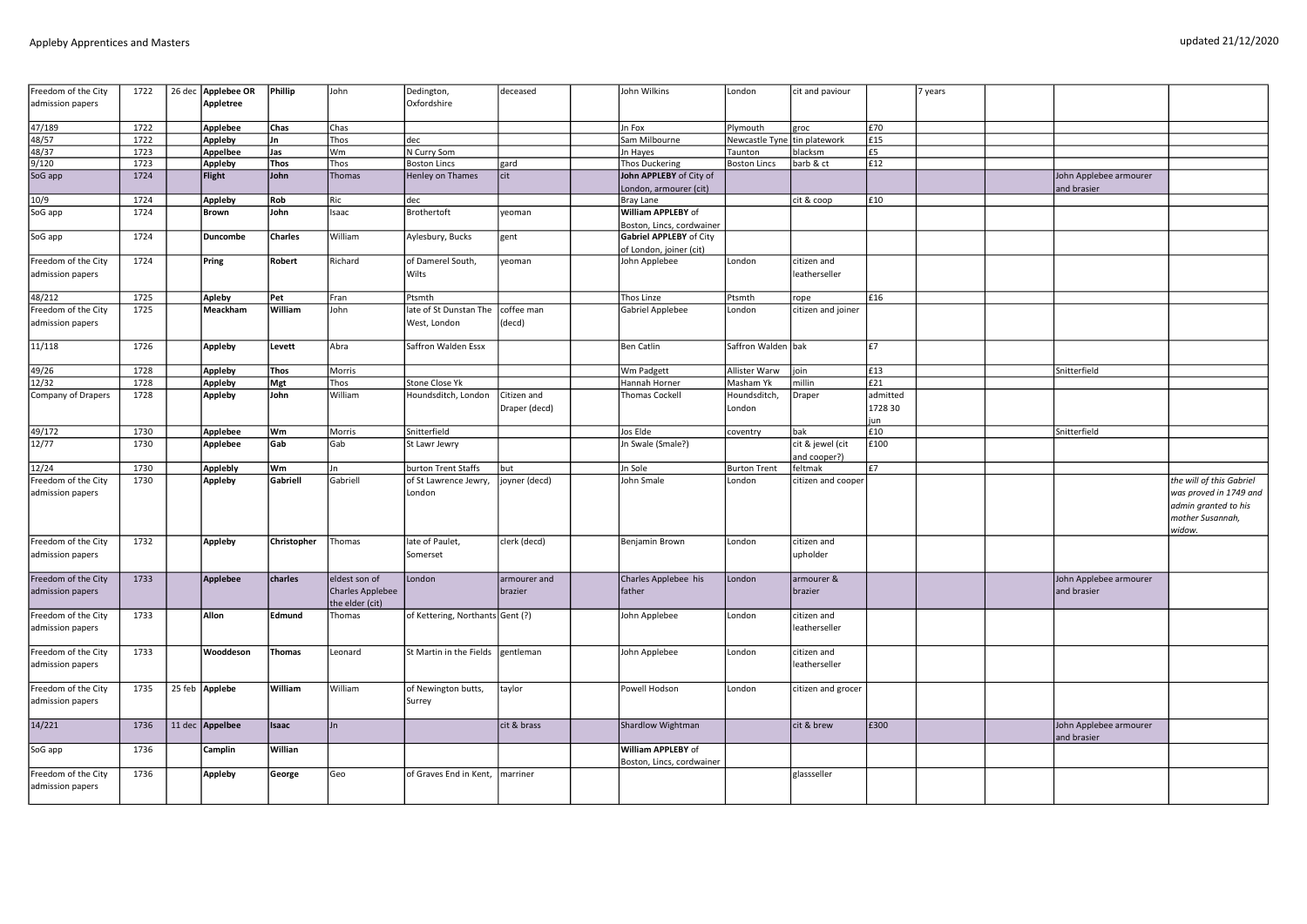| Cliff Webb index                        | 1737         | 25 may Appleby |                 | Christopher    | Capel         | of Lincolns Inn,       | esquire                        | Benjamin BACON                                              |                       | cit & upholder               | £50       | yes |                                       | turned over to Richard<br>Lewis (Cit & merchant<br>taylor) in 1741 |
|-----------------------------------------|--------------|----------------|-----------------|----------------|---------------|------------------------|--------------------------------|-------------------------------------------------------------|-----------------------|------------------------------|-----------|-----|---------------------------------------|--------------------------------------------------------------------|
| Freedom of the City<br>admission papers | 1737         |                | Appleby         | William        | Abram         | of London              | cooper                         | admitted by patrimony -<br>father became citizen in<br>1701 |                       |                              |           |     |                                       |                                                                    |
| Cliff Webb index                        | 1738         | 6 jul          | Applebee        | <b>Charles</b> | George        | of Newington Surrey,   | porter                         | John Leeson                                                 | London                | Blacksmith                   |           |     |                                       |                                                                    |
| 15/204                                  | 1738         |                | <b>Appelbee</b> | Jacob          | Jn            | Snohill                | brass                          | Jn Bance                                                    |                       | cit & merch                  | £52.5.00  |     | John Applebee armourer<br>and brasier |                                                                    |
| SoG app                                 | 1738         |                | <b>Duckell</b>  | William        |               | Saltfleet, incs        |                                | William APPLEBY of<br>Saltfleet, lincs, butcher             |                       |                              |           |     |                                       |                                                                    |
| Freedom of the City<br>admission papers | 1739         |                | <b>Bedford</b>  | James          | Thomas        | of Stradbrook, Suffolk | upholder                       | John Applebee                                               | London                | citizen and<br>leatherseller |           |     |                                       |                                                                    |
| 16/27                                   | 1740         |                | Appleby         | Geo            | Geo           |                        |                                | Rob Burdet                                                  |                       | Cit & plaist                 | F10       |     |                                       |                                                                    |
| 50/13                                   | 1740         |                | Appleby         | Jas            |               | <b>Taunton Som</b>     |                                | Jn Watts                                                    | Taunton               | barb & ct                    | £6        |     |                                       |                                                                    |
| 16/75                                   | 1741         |                | Appleby         | lwm            | Jn            |                        |                                | Jn Friend                                                   | Ptsmth                | shpw                         | £7.10.00  |     |                                       |                                                                    |
| 50/152                                  | 1742         |                | Applebee        | Wm             | Wm            |                        |                                | Rob Gillingham                                              | Cann Dors             | bak                          | £5        |     |                                       |                                                                    |
| 16/222                                  | 1743         |                | Applebee        | IJn            | Ric           |                        |                                | Wm Applebee                                                 | Swancombe<br>Oxon     | cordw                        | £5        |     |                                       |                                                                    |
| 50/194                                  | 1743         |                | <b>Appleby</b>  | Jos            | Sus           |                        |                                | Rob Barnard                                                 | Settle Yks            | surg & ct                    | £48       |     |                                       |                                                                    |
| SoG app                                 | 1743         |                | Applebee        | John           | Richard (cit) |                        |                                | Wm APPLEBEE<br>cordwainer of                                |                       |                              |           |     |                                       |                                                                    |
| 50/255                                  | 1744         |                | Appleby         | Benjamin       | Daisy         |                        | citizen                        | Wm Prest                                                    | <b>Bedale Yks</b>     | currier                      | £10.10.00 |     |                                       |                                                                    |
| 50/256                                  | 1744         |                | Appleby         | Jn             | Sam           |                        |                                | Fran Borthwick                                              | Kingston/Hull         | bak                          | £30       |     |                                       |                                                                    |
| Cliff Webb index                        | 1746         | 17 jul         | Garrett         | Thomas         | Thomas (decd) |                        | Cit & glass-seller<br>(decd)   | <b>George APPLEBY of City</b><br>of London, glass seller    |                       |                              |           |     |                                       |                                                                    |
| SoG app                                 | 1746         |                | Green           | Mathew         | Mathew        |                        |                                | John APPLEBEE of City of<br>London, leatherseller (cit)     |                       |                              |           |     |                                       |                                                                    |
| 18/78                                   | 1747         |                | Appleby         | Jn             | Eliz          | Luton                  |                                | Dan Adcock                                                  | Luton                 | cordw                        | £10.10.00 |     |                                       |                                                                    |
| 18/70                                   | 1747         |                | Appleby         | Jn             | lJn           |                        |                                | Jn Chorley                                                  |                       | cit & hab                    | £105      |     |                                       |                                                                    |
| Freedom of the City<br>admission papers | 1747         |                | Appleby         | John           | John          | of Houndsditch,        | weaver (decd)                  | John Chorley                                                | London                | citizen and<br>haberdasher   |           |     |                                       |                                                                    |
| 18/132                                  | 1748         |                | Appleby         | Jn             | Ambrose       |                        |                                | Wm Liddall                                                  | Barnard Castle   merc |                              | £40       |     |                                       |                                                                    |
| Freedom of the City<br>admission papers | 1750         |                | Page            | Robert         | Robert        | London                 | citizen and<br>merchant taylor | John Applebee                                               | London                | citizen and<br>leatherseller |           |     |                                       |                                                                    |
| 51/134                                  | 1751         |                | Appleby         | Jn             | Thos          |                        |                                | <b>Jn Marshall</b>                                          | Beverly               | whitesm                      | E5        |     |                                       |                                                                    |
| 51/210                                  | 1752         |                | Appleby         | Geo            |               |                        |                                | Geo Harperly                                                | Darlington            | weav                         | l£5       |     |                                       |                                                                    |
| 52/114                                  | 1754         |                | Appleby         | Tobias         |               |                        |                                | Jn Plumley                                                  | Shepton Lallett cordw |                              | E6        |     |                                       |                                                                    |
| 52/7                                    | 1754<br>1754 |                | Appleby         | Wm<br>William  |               |                        |                                | Jn Holmes<br>William APPLEBY of                             | Ely                   | collar                       | £9.9.00   |     |                                       |                                                                    |
| SoG app                                 |              |                | <b>Brown</b>    |                |               |                        |                                | Durham, merchant                                            |                       |                              |           |     |                                       |                                                                    |
| SoG app                                 | 1755         |                | <b>Bickham</b>  | Mary           |               |                        |                                | <b>Grace APPLEBY of</b><br>Bridgewater,<br>mantuamaker      |                       |                              |           |     |                                       |                                                                    |
| SoG app                                 | 1756         |                | Barney          | John           |               |                        |                                | Wm APPLEBEE of Oxford<br>tallow chandler                    |                       |                              |           |     | tallow chandlers                      |                                                                    |
| 21/42                                   | 1757         |                | <b>Appleby</b>  | Ben            |               |                        |                                | <b>Ben Appleby</b>                                          | S Ann Westr           | brick                        | £5        |     |                                       |                                                                    |
| SoG app                                 | 1757         |                | <b>Appleby</b>  | Benjamin       |               |                        |                                | Benjamin APPLEBY of St                                      |                       |                              |           |     |                                       |                                                                    |
|                                         |              |                |                 |                |               |                        |                                | Ann Westminster,                                            |                       |                              |           |     |                                       |                                                                    |
| 21/138                                  | 1758         |                | Appleby         | Jn             |               |                        |                                | Jos Bladon                                                  | <b>Burton Staffs</b>  | cordw                        | £5        |     |                                       |                                                                    |
| SoG app                                 | 1758         |                | Fox             | Thomas         |               |                        |                                | John APPLEBY of Reedale,<br>Yorks, whitesmith               |                       |                              |           |     |                                       |                                                                    |
| Freedom of the City<br>admission papers | 1758         |                | Appletree       | John           | Roger         | of Coleford. Gloucs    | cooper                         | Thomas Hudson                                               | London                | citizen and<br>carpenter     |           |     |                                       |                                                                    |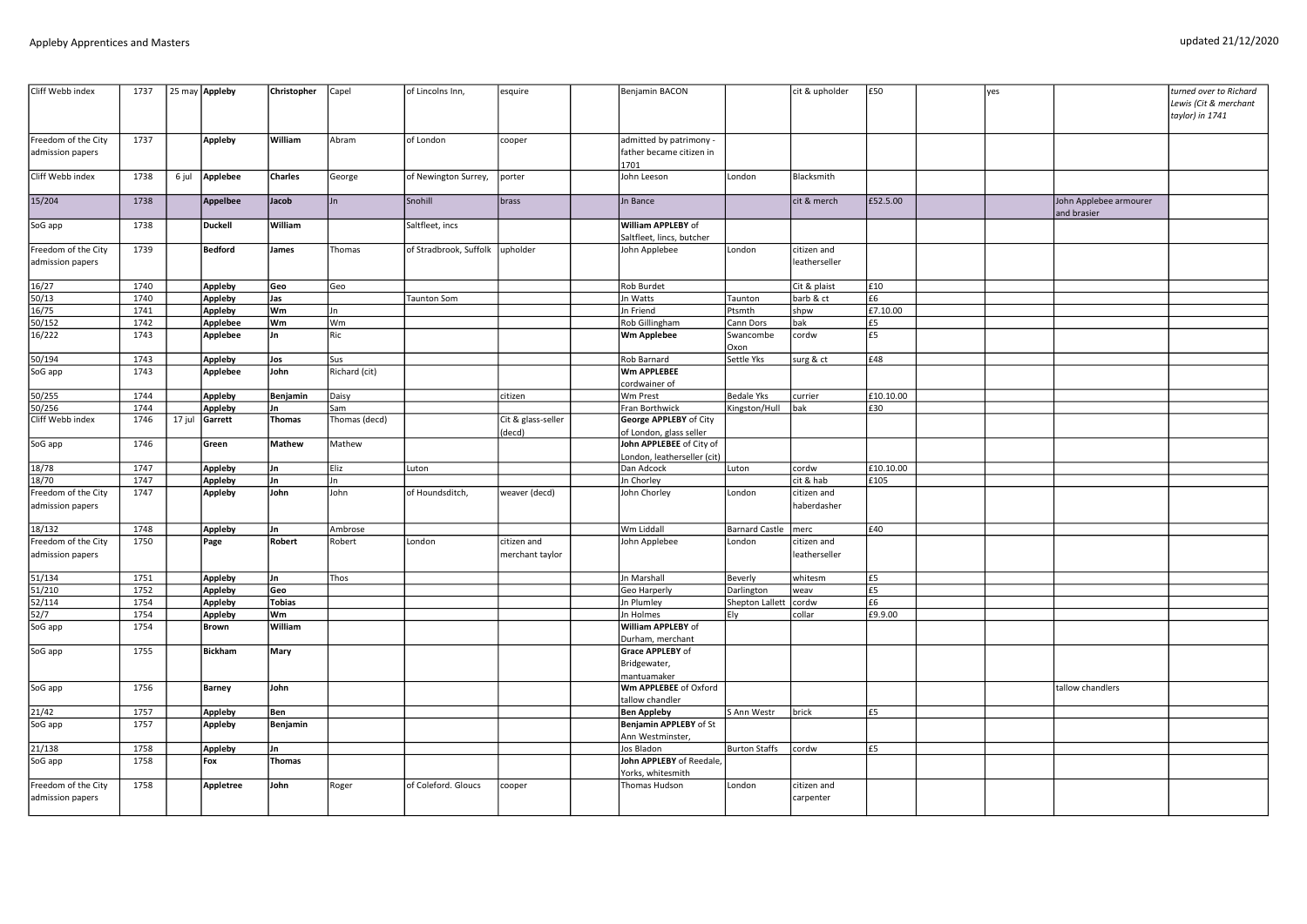| updated 21/12/2020 |
|--------------------|
|                    |

| $\boxed{22/2}$                          | 1759         |        | <b>Appleby</b>  | Wm            |                |                                 |                         |          | Hen Hope                                                    | Barnard Castle coop                         |                     | £8        |         |             |                  |  |
|-----------------------------------------|--------------|--------|-----------------|---------------|----------------|---------------------------------|-------------------------|----------|-------------------------------------------------------------|---------------------------------------------|---------------------|-----------|---------|-------------|------------------|--|
|                                         |              |        |                 |               |                |                                 |                         |          |                                                             | Yks                                         |                     |           |         |             |                  |  |
| 22/122                                  | 1760         |        | <b>Appleby</b>  | <b>Thos</b>   |                |                                 |                         |          | Thos Barnard                                                | Lincolns Inn                                | atty                | £300      |         |             |                  |  |
| 22/170                                  | 1760         |        | Appleby         | Wm            |                |                                 |                         |          | Ste Vee                                                     | <b>Beston Lincs</b>                         | cordw               | £1.11.06  |         |             |                  |  |
| SoG app                                 | 1760         |        | Fry             | <b>Thomas</b> |                |                                 |                         |          | William APPLEBEE of City<br>of London, grocer (cit)         |                                             |                     |           |         |             |                  |  |
| SoG app                                 | 1762         |        | Applebee        | William       |                |                                 |                         |          | Wm APPLEBEE of Oxford   Oxford<br>tallow chandler           |                                             | tallch              | £25       |         |             | tallow chandlers |  |
| SoG app                                 | 1762         |        | Crawford        | William       |                |                                 |                         |          | George APPLEBY of                                           |                                             |                     |           |         |             |                  |  |
|                                         |              |        |                 |               |                |                                 |                         |          | Darlington, weaver                                          |                                             |                     |           |         |             |                  |  |
| 55/34                                   | 1763         |        | Appleby         | Jn            |                |                                 |                         |          | Keenlyside                                                  | Newcastle                                   | surg & ct           | £112      |         |             |                  |  |
| 23/194                                  | 1763         |        | Appleby         | Mary          |                |                                 |                         |          | Sam Hall & Catherine his<br>wife                            | Chatham                                     | millin              | £20       |         |             |                  |  |
| 24/60                                   | 1764         |        | <b>Appleby</b>  | Ric           |                |                                 |                         |          | Jas Smith                                                   | Chievley, Berks tallch                      |                     | £12.12.00 |         |             | tallow chandlers |  |
| 53/92                                   | 1765         |        | <b>Appleby</b>  | Rob           |                |                                 |                         |          | Thos Morton                                                 | E.Retford                                   | join & carp         | £5        |         |             |                  |  |
| Freedom of the City                     | 1765         |        | Appelbee        | William       | Joseph         | of St Olave, Southwark   carman |                         |          | Thomas Day                                                  | London                                      | citizen and         |           |         | yes         |                  |  |
| admission papers                        |              |        |                 |               |                |                                 |                         |          |                                                             |                                             | carman              |           |         |             |                  |  |
| Cliff Webb index                        | 1766         | 2 apr  | <b>Appleby</b>  | James         | John           | of St Margaret's<br>Westminster | tavernkeeper            |          | <b>Richard Drury</b>                                        | London                                      | cit & vintner       | £50       |         |             |                  |  |
| Freedom of the City<br>admission papers | 1766         |        | 7 may Appleby   | Thomas        | John           | of St Faith, London             | chairmaker<br>(decd)    |          | William Hall                                                | London                                      | citizen and glazier |           |         |             |                  |  |
| Freedom of the City<br>admission papers | 1767         |        | <b>Appleby</b>  | Christopher   | Christopher    |                                 | citizen and<br>upholder |          | admitted by patrimony -<br>father became citizen in<br>1741 |                                             |                     |           |         |             |                  |  |
| 56/146                                  | 1768         |        | <b>Appleby</b>  | Jn            |                |                                 |                         |          | Thos Adams                                                  | Handley                                     | carp                | £15       |         |             |                  |  |
| 57/23                                   | 1769         |        | <b>Appleby</b>  | <b>Thos</b>   |                |                                 |                         |          | Jas Blagg                                                   | Gt Markham                                  | weav                | E2        |         |             |                  |  |
| Freedom of the City                     | 1769         |        | Appleby         | Anthony       | Mathw          | of Barnard Casstle,             | leather seller          |          | name of Master not                                          | London                                      | citizen and glover  |           |         | admitted by |                  |  |
| admission papers                        |              |        |                 |               |                | Durham                          | (decd)                  |          | mentioned                                                   |                                             |                     |           |         | redemption? |                  |  |
| 26/144                                  | 1770         |        | Appleby         | <b>Eliz</b>   |                |                                 |                         |          | Mary Leathwait                                              | St Mary Axe                                 | mant                | £31.10.00 |         |             |                  |  |
| 57/164                                  | 1770         |        | Appleby         | <b>Thos</b>   |                |                                 |                         |          | Thos Wood                                                   | Knayton                                     | join                | £1        |         |             |                  |  |
| 58/28                                   | 1770         |        | Applebee        | <b>Thos</b>   |                |                                 |                         |          | Hen Seeley                                                  | Wellesborn<br><b>Hastings Warws</b>         | shlw                | £10.10.00 |         |             |                  |  |
| 58/142                                  | 1771         |        | Appleby         | Mgt           |                |                                 |                         |          | Jn & Elnr Bell                                              | York                                        | mant                | £3.08.00  |         |             |                  |  |
| <b>ROLLCO</b>                           | 1771         | 17 jul | Appleby         | William       | <b>William</b> | of St Clement Danes,            | carpenter (decd)        | jeweller | David Williams, Cit and                                     | Hosier Lane,                                | Citizen and         | £18.18    | 7 years |             |                  |  |
| 59/15                                   | 1773         |        | Appleby         | John          |                | Middx                           |                         |          | Founder<br>John Grant                                       | West Smithfield Founder<br><b>Barton St</b> | carpenter           |           |         |             |                  |  |
|                                         |              |        |                 |               |                |                                 |                         |          |                                                             | David,                                      |                     |           |         |             |                  |  |
| 28/42                                   | 1774<br>1774 |        | Appleby         | <b>Robert</b> |                |                                 |                         |          | Thomas Slatyer                                              | Wootton, Beds                               | butcher             |           |         |             |                  |  |
| 59/80                                   |              |        | <b>Appleby</b>  | <b>Thomas</b> |                |                                 |                         |          | Thomas Nicholson                                            | Alnwick, N'land   weaver                    |                     |           |         |             |                  |  |
| 59/7                                    | 1774         |        | Applebee        | Joseph        |                |                                 |                         |          | <b>Charles Cooper</b>                                       | shaftesbury,<br>Dorset                      | cordwainer          |           |         |             |                  |  |
| 28/144                                  | 1775         |        | Appleby         | William       |                |                                 |                         |          | George Neville                                              | Leybourne,                                  | wheelwright         |           |         |             |                  |  |
| 59/171                                  | 1775         |        | Appleby         | thomas        |                |                                 |                         |          | William Marshall                                            | Northallerton,<br>Yorks                     | carpenter           |           |         |             |                  |  |
| Cliff Webb index                        | 1775         |        | 31 jul Smithers | Solomon       | Richard        | of Rosemary Lane,<br>Middx      | carman                  |          | William Appleby                                             | London                                      | carman              |           |         |             |                  |  |
| 59/126                                  | 1775         |        | Mitchell        | William       |                |                                 |                         |          | Thomas Appleby                                              | Liverpool, Lancs jeweller                   |                     |           |         |             |                  |  |
| 28/113                                  | 1775         |        | Lindsey         | John          |                |                                 |                         |          | Henry Appleby                                               | Richmond,                                   | weaver              |           |         |             |                  |  |
| SoG app                                 | 1775         |        | Lindsey         |               |                |                                 |                         |          | Henry APPLEBY of<br>Richmond, yorks, weaver                 |                                             |                     |           |         |             |                  |  |
| SoG app                                 | 1775         |        | Mitchell        | William       |                |                                 |                         |          | Thomas APPLEBY of                                           |                                             |                     |           |         |             |                  |  |
| 28/244                                  | 1776         |        | Appleby         | William       |                |                                 |                         |          | Liverpool, Lancs, jeweller<br>John Hubbard & Co             | St Mary le                                  | farrier             |           |         |             |                  |  |
| 60/1                                    | 1776         |        | Appleby         | Janet         |                |                                 |                         |          | Elizabeth Hall                                              | Bone, Middx<br>Newcastle u                  | Milliner            |           |         |             |                  |  |
|                                         |              |        |                 |               |                |                                 |                         |          |                                                             | Tyne, N'land                                |                     |           |         |             |                  |  |
| 60/1                                    | 1776         |        | <b>Appleby</b>  | Janet         |                |                                 |                         |          | Barbara Hal                                                 | Newcastle u<br>Tyne, N'land                 | Milliner            |           |         |             |                  |  |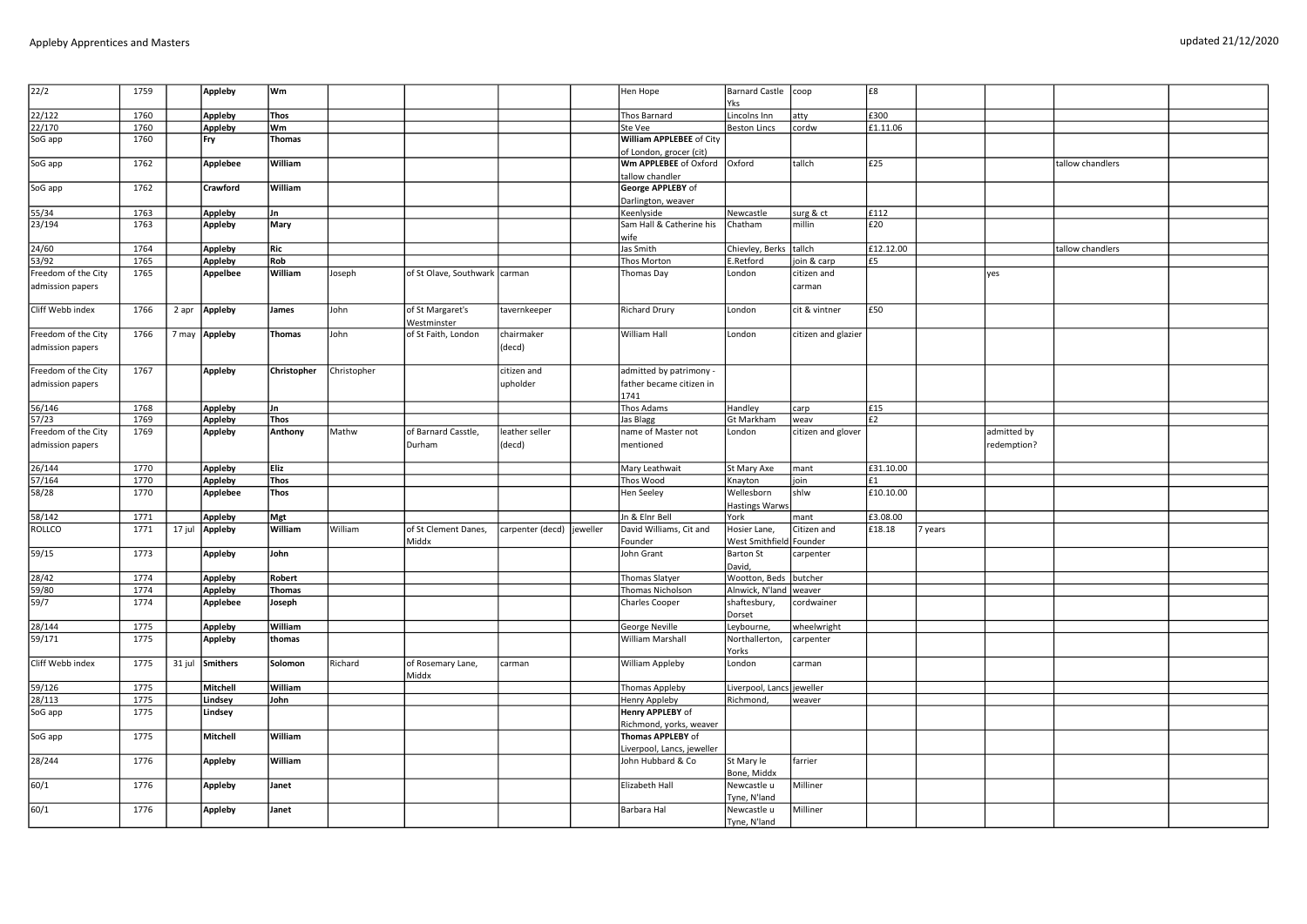| 60/155           | 1777 |        | Appleby        | richard       |               |                    |        | James Dunton                 | Bedford, Beds Wheelwright     |                 |  |                       |  |
|------------------|------|--------|----------------|---------------|---------------|--------------------|--------|------------------------------|-------------------------------|-----------------|--|-----------------------|--|
| 60/170           | 1777 |        | Wilkinson      | James         |               |                    |        | William Appleby              | Boston, Lincs                 | cordwainer      |  |                       |  |
| 60/56            | 1777 |        | Agar           | Ralph         |               |                    |        | John Appleby                 | Beverley, Yorks   whitesmith  |                 |  |                       |  |
| 29/76            | 1777 |        | Faulkner       | <b>Thomas</b> |               |                    |        | John Appleby                 | Luton, Beds                   | cordwainer      |  |                       |  |
| SoG app          | 1777 |        | Faulker        | <b>Thomas</b> |               |                    |        | John APPLEBY of Luton, B     |                               |                 |  |                       |  |
|                  |      |        |                |               |               |                    |        | eds, cordwainer              |                               |                 |  |                       |  |
| SoG app          | 1777 |        | Agar           | Ralph         |               |                    |        | John APPLEBY of              |                               |                 |  |                       |  |
|                  |      |        |                |               |               |                    |        | Beverley, Yorks,             |                               |                 |  |                       |  |
| SoG app          | 1777 |        | Wilsinson      | James         |               |                    |        | William APPLEBY of           |                               |                 |  |                       |  |
|                  |      |        |                |               |               |                    |        | Boston, Lincs, cordwainer    |                               |                 |  |                       |  |
| 61/100           | 1778 |        | <b>Appleby</b> | George        |               |                    |        | Thomas Nelson                | Pontefract,                   | carpenter       |  |                       |  |
| Cliff Webb index | 1778 | 20 jun | Mould          | Matthew       | Matthew       | of Cheshunt, Herts | farmer | <b>William Appleby</b>       | London                        | Carman          |  |                       |  |
| Cliff Webb index | 1778 | 1 may  | Appleby        | Joseph        | Joseph (decd) | of Tooley Street,  | carman | William Appleby (his         | London                        | Carman          |  |                       |  |
|                  |      |        |                |               |               | Southwark          |        | brother?)                    |                               |                 |  |                       |  |
| 60/165           | 1778 |        | <b>Shields</b> | George        |               |                    |        | John Appleby                 | Bedale, Yorks                 | whitesmith      |  |                       |  |
| 60/205           | 1778 |        | Grimes         | Samuel        |               |                    |        | Joseph Bacon Applebee        | Hinckley, Leics               | baker           |  |                       |  |
| SoG app          | 1778 |        | Grimes         | <b>Samuel</b> |               |                    |        | <b>Joseph Bacon APPLEBEE</b> |                               |                 |  | Appelbees of Hinckley |  |
|                  |      |        |                |               |               |                    |        | of Hinckley, Leics, baker    |                               |                 |  |                       |  |
| SoG app          | 1778 |        | <b>Shields</b> | George        |               |                    |        | John Appleby of Bedale,      |                               |                 |  |                       |  |
|                  |      |        |                |               |               |                    |        | Yorks, whitesmith            |                               |                 |  |                       |  |
| 61/102           | 1779 |        | <b>Buckton</b> | William       |               |                    |        | <b>Richard Appleby</b>       | York, Yorks                   | chemist         |  |                       |  |
| SoG app          | 1779 |        | <b>Buckton</b> | William       |               |                    |        | Richard APPLEBY of York,     |                               |                 |  |                       |  |
|                  |      |        |                |               |               |                    |        | chemist                      |                               |                 |  |                       |  |
| 30/140           | 1780 |        | Fone           | William       |               |                    |        | William Appelbe              | Mudford, Som                  | carpenter       |  |                       |  |
| 61/206           | 1780 |        | Gollerson      | Peter         |               |                    |        | John Appleby                 | Norwich,                      | hairdresser and |  |                       |  |
|                  |      |        |                |               |               |                    |        |                              | Norfolk                       | perukemaker     |  |                       |  |
| SoG app          | 1780 |        | Gollerson      | Peter         |               |                    |        | John APPLEBY of              |                               |                 |  |                       |  |
|                  |      |        |                |               |               |                    |        | Norwich, hairdresser and     |                               |                 |  |                       |  |
|                  |      |        |                | William       |               |                    |        | perukemaker                  |                               |                 |  |                       |  |
| 62/55            | 1781 |        | <b>Appleby</b> |               |               |                    |        | <b>Clement Knell</b>         | Cambridge,<br>Cambs           | Cooper          |  |                       |  |
| 62/40            | 1781 |        | Petche         | Henry         |               |                    |        | John Appleby                 | Norwich,                      | barbar          |  |                       |  |
| SoG app          | 1781 |        | Petche         | Henry         |               |                    |        | John APPLEBY of              |                               |                 |  |                       |  |
|                  |      |        |                |               |               |                    |        | Norwich, barber              |                               |                 |  |                       |  |
| 31/111           | 1782 |        | Appleby        | Arthur        |               |                    |        | <b>Edward Lewis</b>          | Southwark,                    | haberdasher     |  |                       |  |
|                  |      |        |                |               |               |                    |        |                              | Surrey                        |                 |  |                       |  |
| 63/22            | 1783 |        | Appleby        | William       |               |                    |        | William Bradshaw             | Meers Ashby,                  | tailor          |  |                       |  |
|                  |      |        |                |               |               |                    |        |                              | Northants                     |                 |  |                       |  |
| 32/156           | 1784 |        | <b>Appleby</b> | Ann           |               |                    |        | Anna Atkinson                | Bloomsbury,                   | milliner        |  |                       |  |
|                  |      |        |                |               |               |                    |        |                              | Middx                         |                 |  |                       |  |
| 32/204           | 1784 |        | Appleby        | John          |               |                    |        | <b>B C Heather</b>           | St Giles in the               | tailor          |  |                       |  |
|                  |      |        |                |               |               |                    |        |                              | Fields, Middx                 |                 |  |                       |  |
| 32/1             | 1784 |        | Dodgson        | John          |               |                    |        | Robert Appleby               | Horbury, Yorks apothecary     |                 |  |                       |  |
| 32/88            | 1784 |        | Wilkinson      | James         |               |                    |        | <b>William Appleby</b>       | Butterwick,                   | cordwainer      |  |                       |  |
| SoG app          | 1784 |        | Dodgson        | John          |               |                    |        | Robert APPLEBY of            |                               |                 |  |                       |  |
|                  |      |        |                |               |               |                    |        | Horbury, Yorks,              |                               |                 |  |                       |  |
| SoG app          | 1784 |        | Wilkinson      | James         |               |                    |        | William APPLEBY of           |                               |                 |  |                       |  |
|                  |      |        |                |               |               |                    |        | Butterwick, Lincs,           |                               |                 |  |                       |  |
|                  |      |        |                |               |               |                    |        | cordwainer                   |                               |                 |  |                       |  |
| 63/221           | 1785 |        | Appleee        | Fanny         |               |                    |        | <b>Bridget Feltham</b>       | chettle, Dorset   mantuamaker |                 |  |                       |  |
| 33/103           | 1787 |        | <b>Appleby</b> | Robert        |               |                    |        | Leonard Hoe                  | Corby, Lincs                  | Glover          |  |                       |  |
| 64/222           | 1787 |        | Appleby        | <b>Thomas</b> |               |                    |        | Henry Hayward                | Lexden, Essex                 | carpenter       |  |                       |  |
| 64/159           | 1787 |        | Woods          | John          |               |                    |        | Thomas Appleby               | Hanbury,                      | cordwainer      |  |                       |  |
| SoG app          | 1787 |        | Woods          | John          |               |                    |        | Thomas APPLEBY of            |                               |                 |  |                       |  |
|                  |      |        |                |               |               |                    |        | Hanbury, Worcs,              |                               |                 |  |                       |  |
|                  |      |        |                |               |               |                    |        | cordwainer                   |                               |                 |  |                       |  |
| 64/190           | 1788 |        | <b>Appleby</b> | John          |               |                    |        | Thomas Faulkner              | Luton, Beds                   | cordwainer      |  |                       |  |
| 65/168           | 1788 |        | Appeby         | William       |               |                    |        | John Harvey                  | Uttoxeter,                    | butcher         |  |                       |  |
| 65/67            | 1788 |        | Appleby        | <b>Robert</b> |               |                    |        | William Taylorson            | Stokesley,                    | mercer          |  |                       |  |
| 66/38            | 1791 |        | Smith          | John          |               |                    |        | William Appleby              | Waterbeach,                   | bricklayer      |  |                       |  |
|                  |      |        |                |               |               |                    |        |                              | Cambs                         |                 |  |                       |  |
| 66//49           | 1791 |        | Nelson         | Thomas        |               |                    |        | John Appleby                 | Beverley, Yorks whitesmith    |                 |  |                       |  |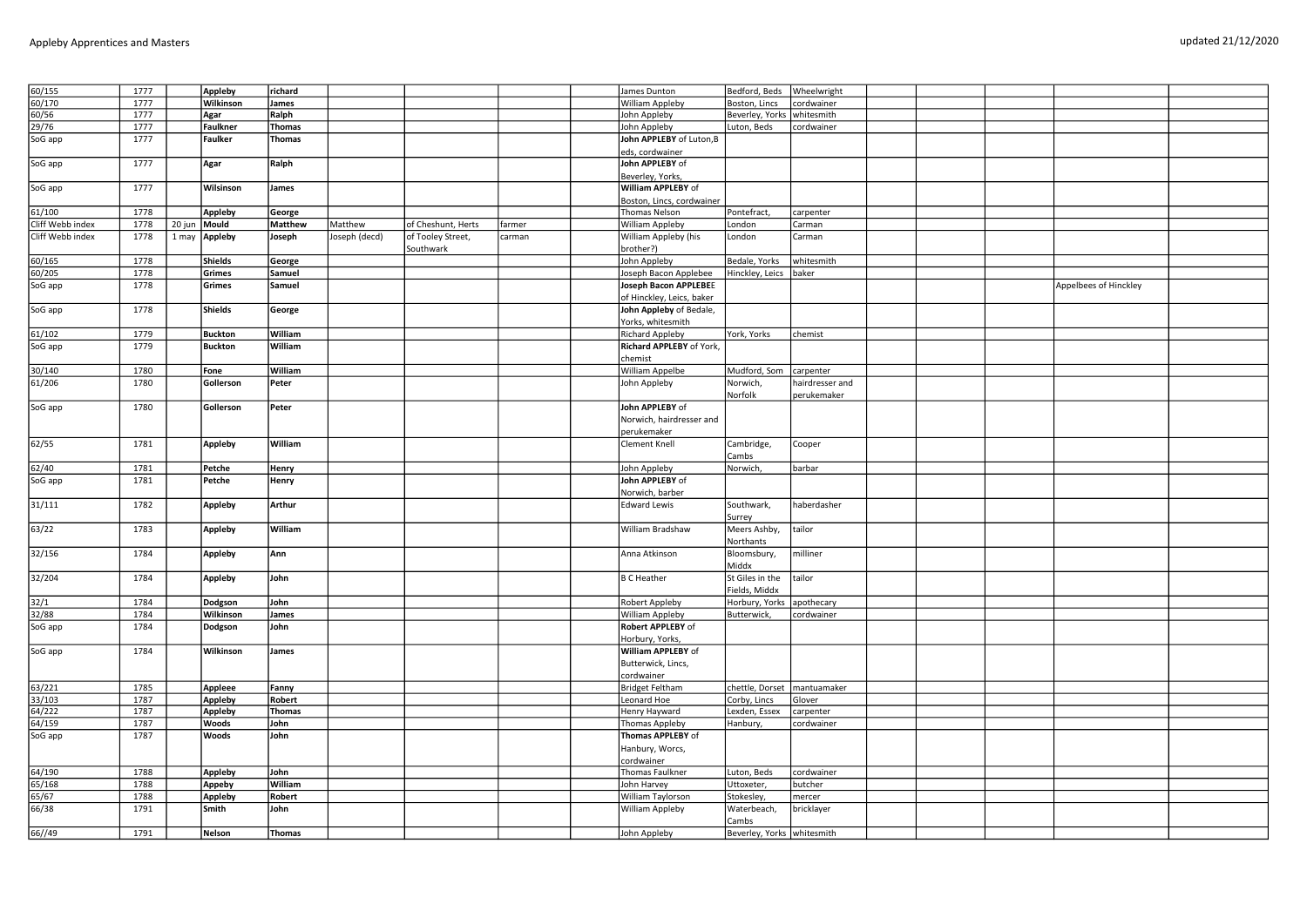| 66/199              | 1792 |       | Appleby         | William           |         |                        |             | William Croft                | Louth, Lincs                 | weaver             |  |                            |  |
|---------------------|------|-------|-----------------|-------------------|---------|------------------------|-------------|------------------------------|------------------------------|--------------------|--|----------------------------|--|
| 35/215              | 1793 |       | Appleby         | George            |         |                        |             | Charles E Broadley           | Kingston/Hull                | merchant           |  |                            |  |
| 66/187              | 1793 |       | <b>Appleby</b>  | <b>Thomas</b>     |         |                        |             | John Savage                  | East Retford,                | cordwainer         |  |                            |  |
|                     |      |       |                 |                   |         |                        |             |                              | Notts                        |                    |  |                            |  |
| 36/33               | 1793 |       | <b>Apleby</b>   | John              |         |                        |             | Ernest Thistleton            | St Margt                     | Tailor             |  |                            |  |
|                     |      |       |                 |                   |         |                        |             |                              | Westminster                  |                    |  |                            |  |
|                     |      |       |                 |                   |         |                        |             |                              |                              |                    |  |                            |  |
| 36/47               | 1793 |       | <b>Applebee</b> | William           |         |                        |             | <b>William Porter</b>        | Abingdon,                    | tailor             |  |                            |  |
| 36/91               | 1794 |       | Appleby         | George            |         |                        |             | Francis Doran                | St Luke                      | cordwainer         |  |                            |  |
|                     |      |       |                 |                   |         |                        |             |                              | Chelsea, Middx               |                    |  |                            |  |
| 67/89               | 1794 |       | Appleby         | <b>Thomas</b>     |         |                        |             | <b>Francis Wolley</b>        | Bentley, Derbys Tailor       |                    |  |                            |  |
| 67/160              | 1794 |       | <b>Daview</b>   | John              |         |                        |             | Thomas Appleby               | Hanbury,                     | cordwainer         |  |                            |  |
| 68/199              | 1795 |       | Appleby         | James             |         |                        |             | James Timbry                 | Shepton Mallet,              | broadweaver        |  |                            |  |
|                     |      |       |                 |                   |         |                        |             |                              | somerset                     |                    |  |                            |  |
| Freedom of the City | 1795 |       | <b>Appleby</b>  | <b>Samuel</b>     | Samuel  | of Old St, St Lukes    | pipemaker   | Francis Field of Bell Court, | London                       | citizen and        |  | Samuel Applebee pipemaker  |  |
| admission papers    |      |       |                 |                   |         |                        |             | Grub St, London - hot        |                              | goldsmith          |  |                            |  |
|                     |      |       |                 |                   |         |                        |             | presser                      |                              |                    |  |                            |  |
| 37/3                | 1796 |       | Humphrey        | Giles             |         |                        |             | John appleby                 | St Bart the                  | cutler             |  |                            |  |
|                     |      |       |                 |                   |         |                        |             |                              | Great, London                |                    |  |                            |  |
|                     |      |       |                 |                   |         |                        |             |                              |                              |                    |  |                            |  |
| 68/59               | 1796 |       | Thompson        | William           |         |                        |             | John Appleby                 | Beverley, Yorks   whitesmith |                    |  |                            |  |
| Freedom of the City | 1796 |       | Appleby         | <b>Matthew</b>    | Thomas  | of Barnard Castle,     | innholder   | by redemption                |                              | citizen and        |  |                            |  |
| admission papers    |      |       |                 |                   |         | Durham                 |             |                              |                              | needlemaker        |  |                            |  |
|                     |      |       |                 |                   |         |                        |             |                              |                              |                    |  |                            |  |
| 37/96               | 1797 |       | Kettle          | William           |         |                        |             | Samuel Appleby               | Old St. Middx                | tobacco            |  |                            |  |
| 37/206              | 1798 |       | Applebee        | John              |         |                        |             | Thomas chapman               | Abingdon,                    | bottlemaker        |  |                            |  |
| 69/90               | 1798 |       | Applebee        | William           |         |                        |             | Samuel Rabone                | Birmingham,                  | engraver           |  |                            |  |
|                     |      |       |                 |                   |         |                        |             |                              | Warwicks                     |                    |  |                            |  |
| 37/173              | 1798 |       | Applebee        | William           |         |                        |             | John Hill                    | Aston Rowant,                | cordwainer         |  |                            |  |
|                     |      |       |                 |                   |         |                        |             |                              | Oxon                         |                    |  |                            |  |
| Cliff Webb index    | 1798 |       | 21 aug Marshall | Henry W           | William | of Derby               | hosier      | Matthew Appleby              | City of London               | cit and            |  |                            |  |
|                     |      |       |                 |                   |         |                        |             |                              |                              | eedlemaker         |  |                            |  |
|                     | 1799 |       |                 |                   |         |                        |             |                              |                              |                    |  |                            |  |
| 69/106              |      |       | Appleby         | Thomas            |         |                        |             | <b>Francis Bray</b>          | Conam, Lincs                 | cordwainer         |  |                            |  |
| 38/1                | 1799 |       | Peace           | John              |         |                        |             | John Appleby                 | Burton on                    | turner             |  |                            |  |
|                     |      |       |                 |                   |         |                        |             |                              | Trent, Staffs                |                    |  |                            |  |
| Cliff Webb index    | 1799 |       | 31 jul Appleby  | Walford           | Robert  | of Coggleshall, Essex  | brazier and | William Kilburn              | London                       | Needlemaker        |  |                            |  |
|                     |      |       |                 |                   |         |                        | ironmoner   |                              |                              |                    |  |                            |  |
| Freedom of the City | 1799 | 7 feb | Applebee        | George            | Thomas  | late of Charles St, St | baker       | Alexander Lowel              | London                       | citizen and cutler |  |                            |  |
| admission papers    |      |       |                 |                   |         | Margaret Westminster   |             |                              |                              |                    |  |                            |  |
|                     |      |       |                 |                   |         | (dec)                  |             |                              |                              |                    |  |                            |  |
| 69/209              | 1800 |       | <b>Appleby</b>  | James             |         |                        |             | Thomas Webb                  | Langham, Essex cordwainer    |                    |  |                            |  |
| 38/93               | 1800 |       | Miller          | James             |         |                        |             | Samuel Appleby               | St Luke, Middx               | pipemaker          |  |                            |  |
| 70/110              | 1801 |       | <b>Appleby</b>  | <b>Fisher</b>     |         |                        |             | Thomas Lefever,              | Staines, Surrey brazier      |                    |  |                            |  |
| 39/29               | 1802 |       | Wright          | Stephen           |         |                        |             | Jonathan Appleby             | St Lukes, Middx cutler       |                    |  |                            |  |
| 71/41               | 1803 |       | Appleby         | William           |         |                        |             | John Darloe                  | Whittlesea, Isle tailor      |                    |  |                            |  |
|                     |      |       |                 |                   |         |                        |             |                              | of Ely                       |                    |  |                            |  |
|                     |      |       |                 |                   |         |                        |             |                              |                              |                    |  |                            |  |
| 39/95               | 1803 |       | <b>Appleby</b>  | Jonathan          |         |                        |             | George Groweston             | Grimoldby,                   | cordwainer         |  |                            |  |
| 71/149              | 1804 |       | <b>Appleby</b>  | <b>Charles</b>    |         |                        |             | Rebecca Flint                | Staveley,                    | grocer             |  |                            |  |
| 71/149              | 1804 |       | <b>Appleby</b>  | <b>Charles</b>    |         |                        |             | William Flint                | Staveley,                    | grocer             |  |                            |  |
| 40/70               | 1806 |       | <b>Baker</b>    | George            |         |                        |             | Thomas Appleby               | Clerkenwell,                 | tailor             |  |                            |  |
|                     |      |       |                 |                   |         |                        |             |                              | Middx                        |                    |  |                            |  |
| 72/111              | 1808 |       | Appleby         | Joshua            |         |                        |             | Thomas Welch                 | East Retford,                | grocer             |  |                            |  |
|                     |      |       |                 |                   |         |                        |             |                              | Notts                        |                    |  |                            |  |
| Freedom of the City | 1810 |       | Appleby         | Samuel            | John    |                        |             | James Pickard - turned       | 37 Within St,                | weaver             |  |                            |  |
| admission papers    |      |       |                 |                   |         |                        |             | over to Thomas Pickard       | Spital Fields                |                    |  |                            |  |
|                     |      |       |                 |                   |         |                        |             |                              |                              |                    |  |                            |  |
| Freedom of the City | 1816 |       | Appleby         | James             |         |                        |             | admitted by Redemption       |                              | paviour            |  |                            |  |
|                     |      |       |                 |                   |         |                        |             |                              |                              |                    |  |                            |  |
| admission papers    |      |       |                 |                   |         |                        |             |                              |                              |                    |  |                            |  |
|                     |      |       |                 |                   |         |                        |             |                              |                              |                    |  |                            |  |
| Freedom of the City | 1823 |       | <b>Appleby</b>  | <b>John James</b> |         |                        |             | admitted by redemption       |                              | company of         |  | John James Appleby, cutler |  |
| admission papers    |      |       |                 |                   |         |                        |             |                              |                              | <b>Clockmakers</b> |  |                            |  |
|                     |      |       |                 |                   |         |                        |             |                              |                              |                    |  |                            |  |